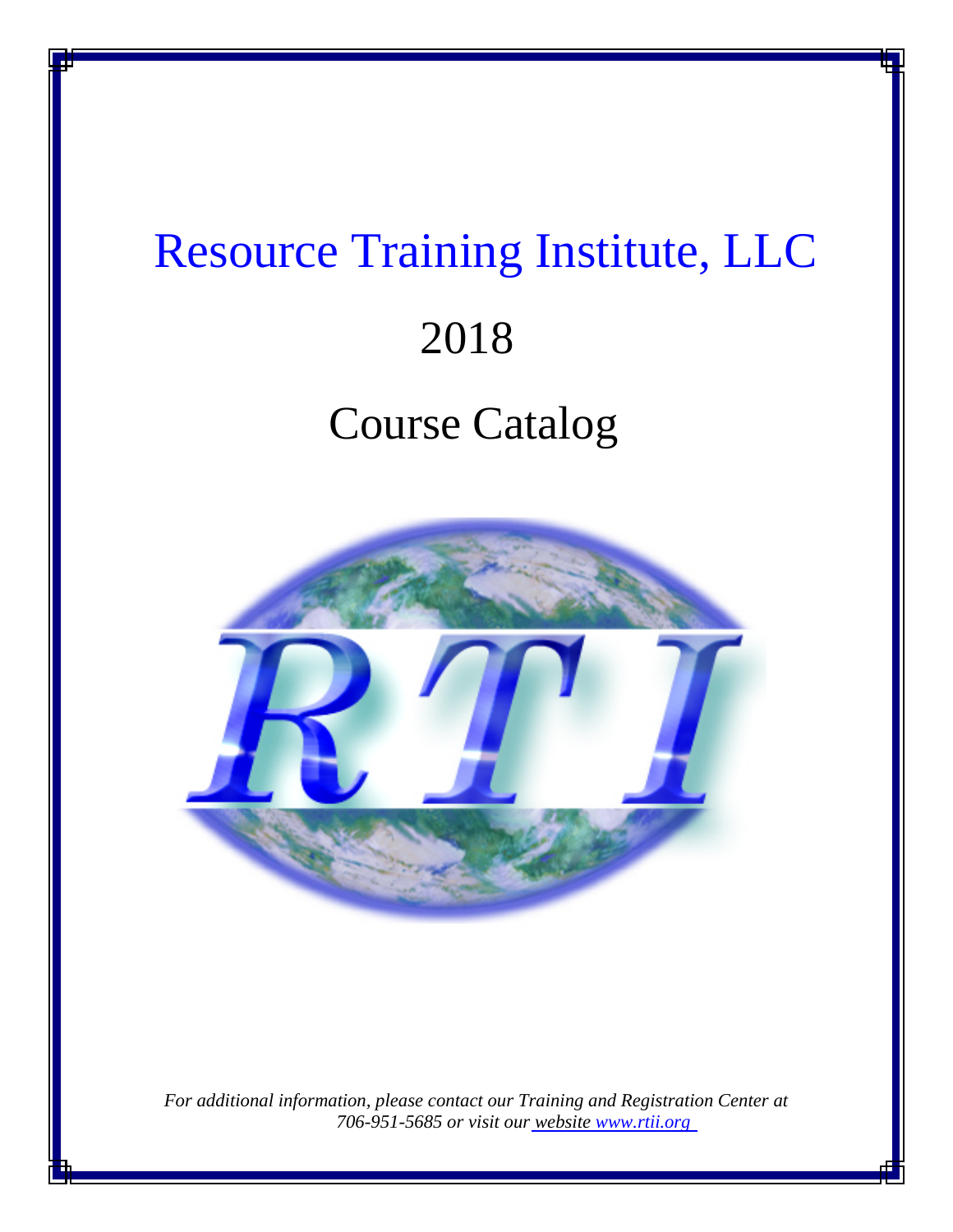## **Introduction**

In an effort to provide and make continuing environmental education and advanced environmental training more accessible to the environmental professional RTI is offering a full curriculum of environmental management courses

Upon satisfactory completion of any of the courses within the curriculum, a certificate of completion will be issued by RTI and appropriate credit applied towards earning your certification or satisfying the continuing education requirement as specified as a condition of your current registration.

Many of these courses were developed under the auspices of the Department of Energy.

All courses are taught by Subject Matter Experts (SME) and have applicability to both Government and Commercial Environmental Management. The RTI curriculum is broad with courses at both the introductory and advanced level. Several of the course offerings explore lessons learned through DOE, EPA and industry specific examples.

Courses are offered throughout the United States and Internationally via Satellite Broadcast, Web Cast and Classroom Lectures.

For more information, please contact RTI at:

RTI, LLC 4141 Quinn Drive Evans, GA 30809 (706) 951-5685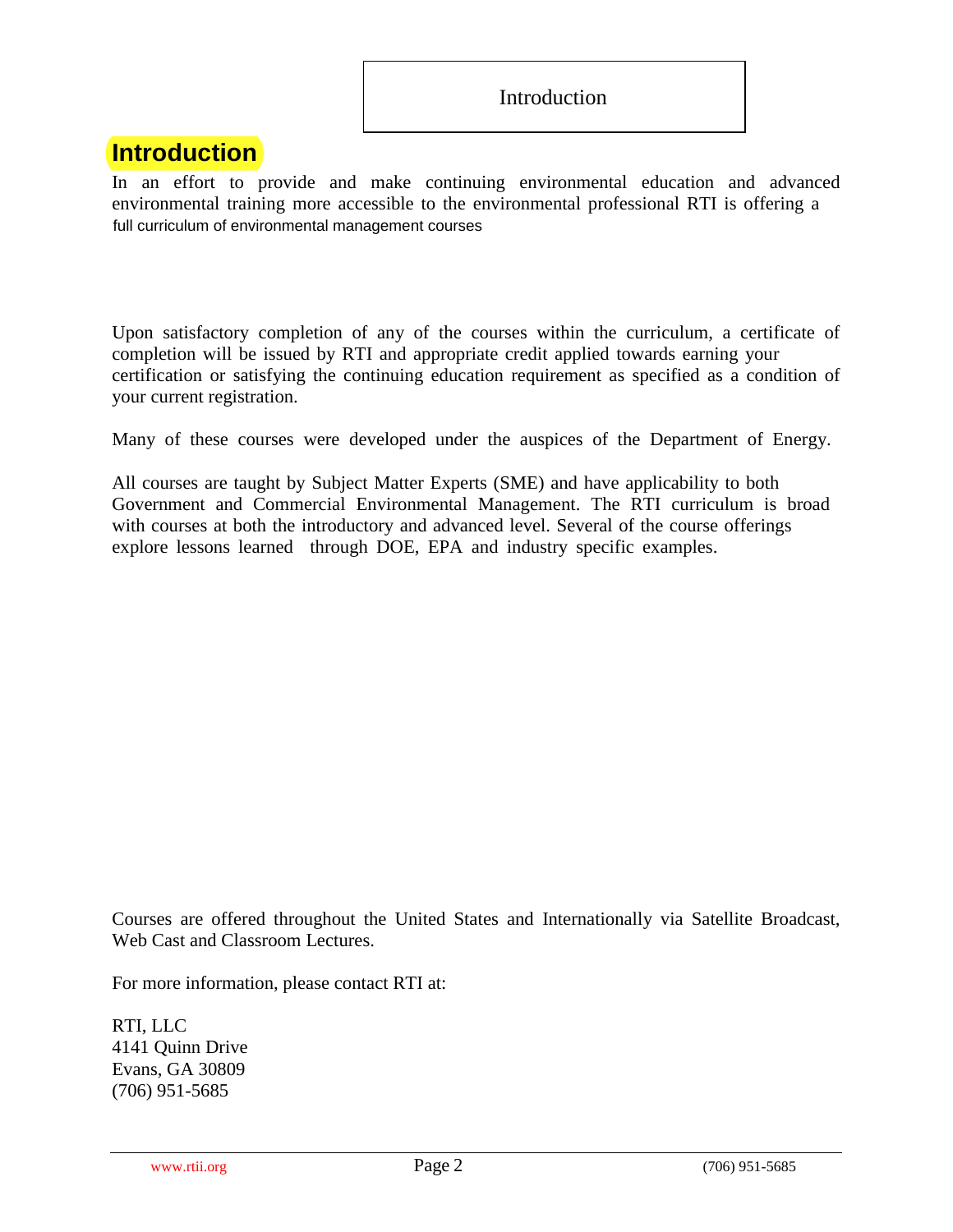## Table of Contents

## **Table of Contents**

| <b>RTII</b> 121<br><b>RTII 192</b>                                       | Decontamination, Dismantlement, Deactivation and Decommissioning of Nuclear Facilities5  |  |
|--------------------------------------------------------------------------|------------------------------------------------------------------------------------------|--|
|                                                                          |                                                                                          |  |
| <b>RTII 118</b><br><b>RTII 122</b><br><b>RTII 148</b>                    | Release Reporting & Emergency Planning and Community Right-to-Know Act (EPCRA) 10        |  |
| <b>RTII 149</b>                                                          |                                                                                          |  |
| <b>RTII 256</b><br><b>RTII 353</b><br><b>RTII 420</b><br><b>RTII 421</b> |                                                                                          |  |
|                                                                          |                                                                                          |  |
| <b>RTII</b> 116<br><b>RTII 183</b><br><b>RTII 293</b>                    | Managing Human Health and Ecological Risk Assessments Under RCRA and CERCLA19            |  |
| <b>RTII 351</b><br><b>RTII 360</b>                                       | Multi-Agency Radiation Survey And Site Investigation Manual (MARSSIM) Training20         |  |
| <b>RTII 427</b>                                                          | 1-Day Multi-Agency Radiation Survey and Site Investigation Manual (MARSSIM) Training for |  |
| <b>RTII 429</b>                                                          | Cleanup SITE CLOSURE: Integrating Regulatory and Administrative Activities23             |  |
|                                                                          |                                                                                          |  |
| <b>RTII 119</b><br><b>RTII 319</b>                                       |                                                                                          |  |
| <b>RTII 356</b>                                                          |                                                                                          |  |

## ISO 14000

[RTII 501 ISO 14000 Lead Auditor Training 28](#page-27-0)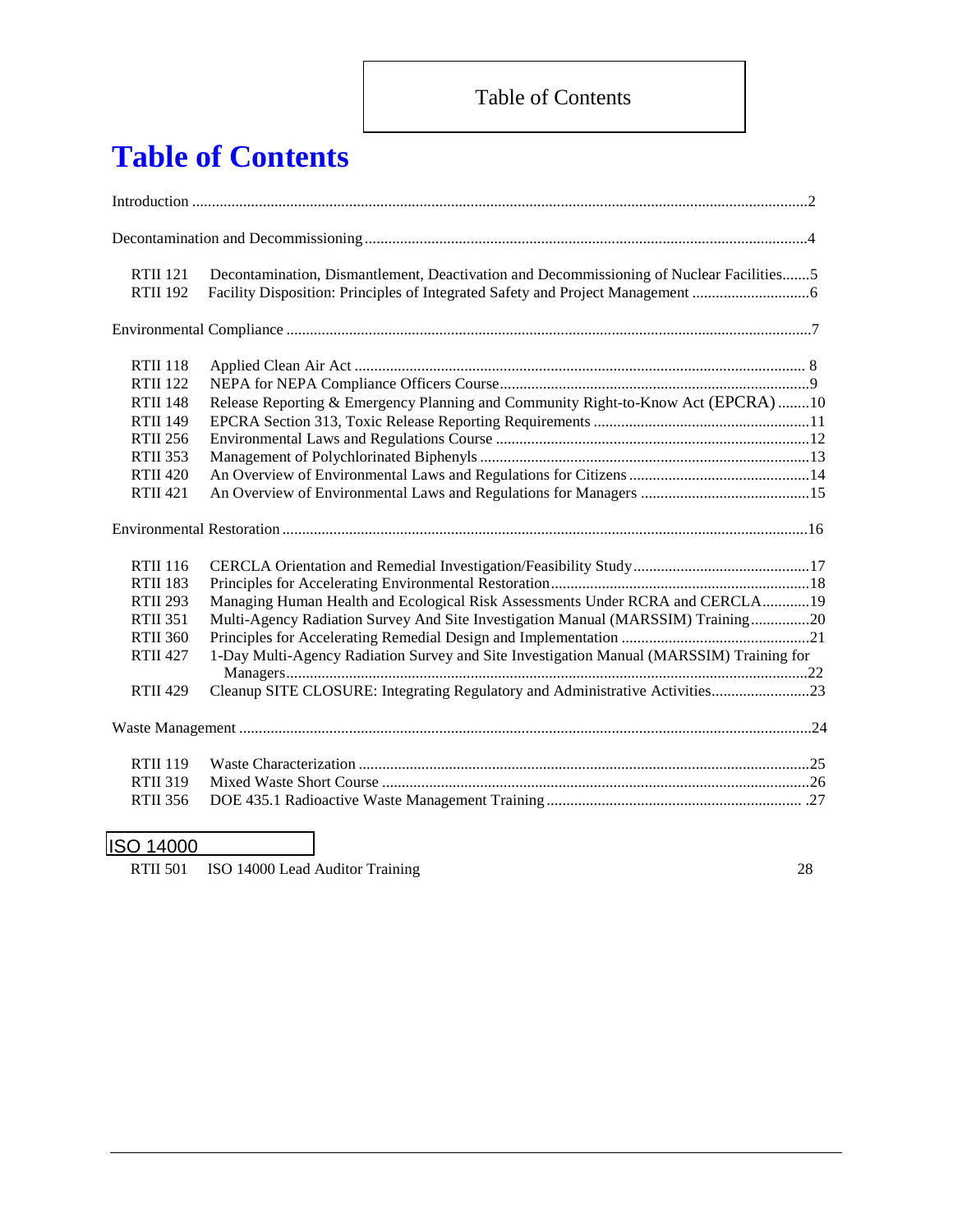<span id="page-3-0"></span>Decontamination & Decommissioning

**Decontamination and Decommissioning**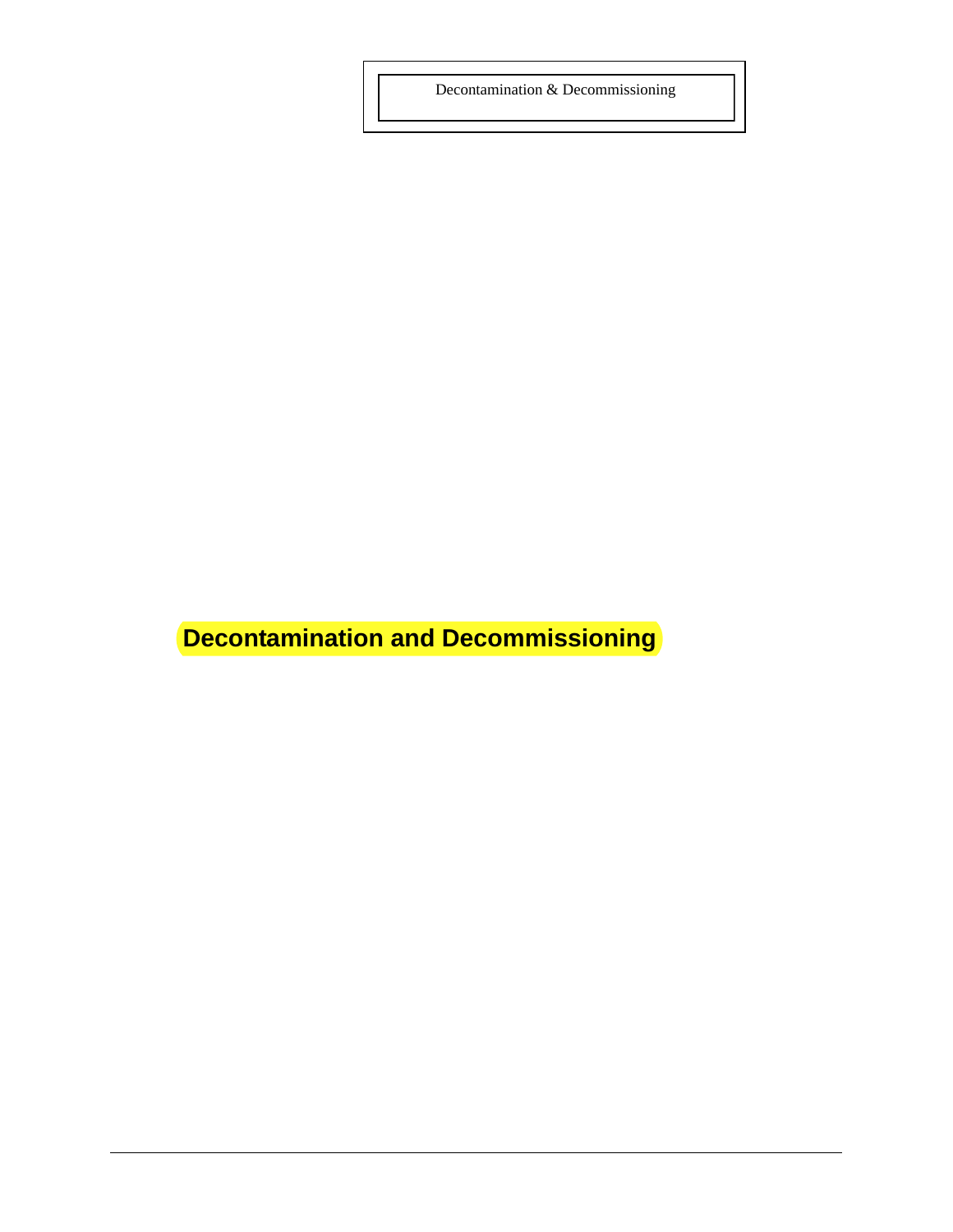Decontamination and Decommissioning

## <span id="page-4-1"></span><span id="page-4-0"></span>*RTII 121 Decontamination, Dismantlement, Deactivation and Decommissioning of Nuclear Facilities*

*Note: Course prices are current as of publication date, however they are subject to change without notice. Please contactRTI for current information.* 

| Per Person Price: \$1695 |      |                           | <b>Firm Fixed Price:</b> Available Upon Request |
|--------------------------|------|---------------------------|-------------------------------------------------|
| <b>Class Size:</b>       | - 50 | <b>Training Hours: 32</b> |                                                 |

 **Duration:** 4 Days

**Delivery Method:** Classroom Lecture & Exercises

#### **Intended Audience:**

This course is intended for individuals who need to have a clear understanding of the decontamination, dismantlement, deactivation and decommissioning process of DOE facilities.

#### **Course Description:**

The primary objective of this course is to provide the most relevant and up-to-date information concerning the decontamination, dismantlement, deactivation and decommissioning (D4) of DOE Facilities. The course evaluates these activities as a system in terms of impacts on the facility, protection of the workers and public, managing the resultant waste and applying the integrated safety management system into the process. The course also includes class exercises to enhance the students understanding of the subject.

Topics covered in the course include:

- Basic Data Requirements
- Worker Protection
- Cleanup Strategy
- Waste Handling and Transportation
- Dose Assessment
- Documenting Compliance
- Cleanup Regulations, Risk Management
- Technologies and Communicating with Regulatory Agencies and Stakeholders

[Click Here For Registration Form](http://www.rtii.org/rti_REGFORM01.pdf) | [Return to Index Page](#page-4-1)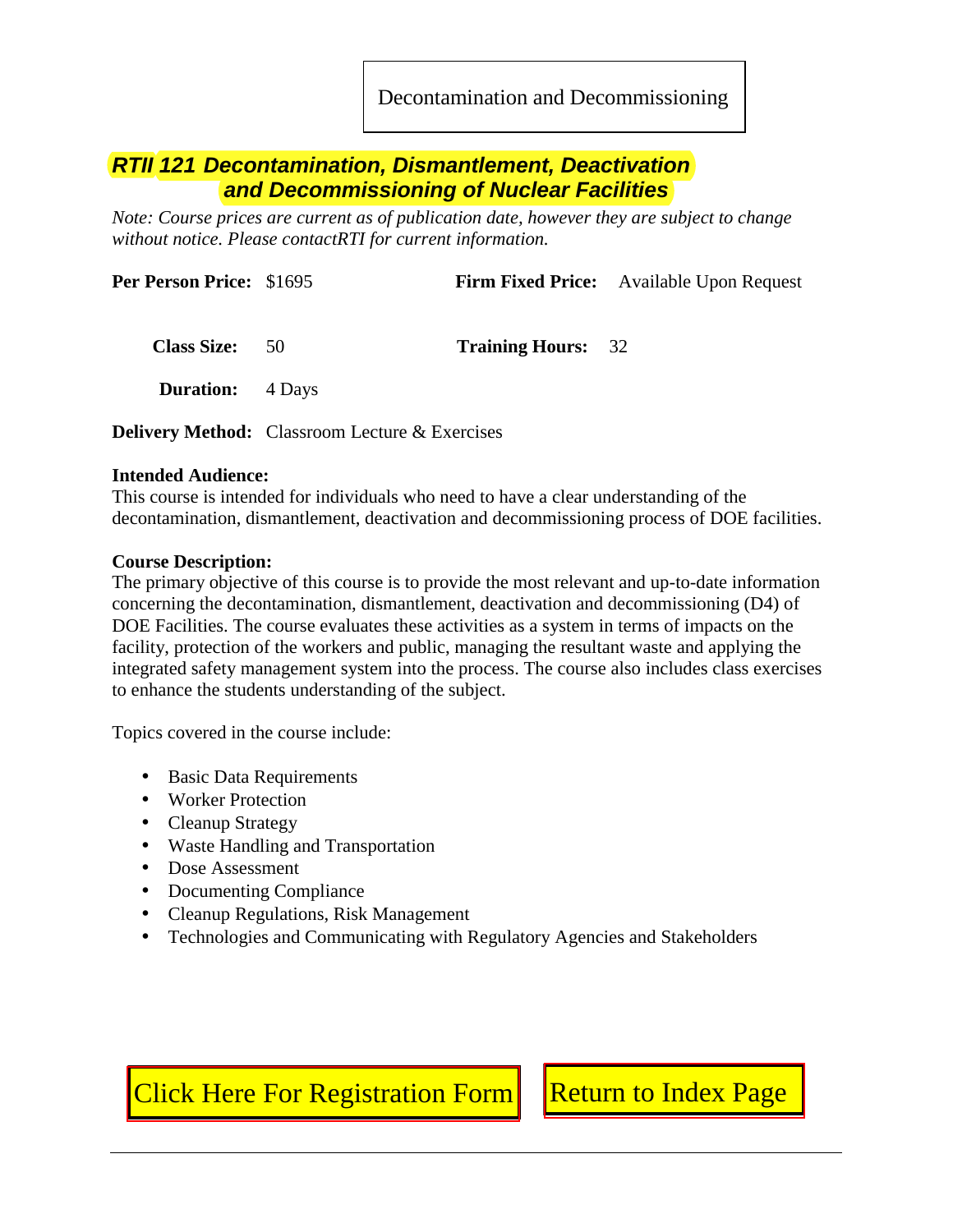Decontamination and Decommissioning

## <span id="page-5-0"></span>*RTII 192 Facility Disposition: Principles of Integrated Safety and Project Management*

*Note: Course prices are current as of publication date, however they are subject to change without notice. Please contact RTI for current information.* 

| <b>Per Person Price:</b> | \$950                                                 |                           | <b>Firm Fixed Price:</b> Available Upon Request |
|--------------------------|-------------------------------------------------------|---------------------------|-------------------------------------------------|
| Class Size: 30           |                                                       | <b>Training Hours:</b> 16 |                                                 |
| <b>Duration:</b> 2 Days  |                                                       | CEUs: 1.6                 |                                                 |
|                          | <b>Delivery Method:</b> Classroom Lecture & Exercises |                           |                                                 |

#### **Intended Audience:**

DOE program and project managers, contractor personnel and commercial individuals who are involved in the management of execution of environmental restoration work governing the disposition of facilities at DOE installations in accordance with CERCLA and Integrated Safety Management.

#### **Course Description:**

This course presents an integrated framework of drivers, lessons learned and flexible tools that emphasize a focus on streamlining accomplishment of technical work and reaching desired end-states within the facility disposition framework. The course also describes how integrated safety management principles and functions are addressed during facility disposition phase. Participants apply lessons learned to facility disposition planning and implementing facility disposition plans. A series of case studies are used to illustrate course concepts for students. Participants will receive 1.6 Continuing Education Units (CEUs) for completion of this course. Participants will apply the streamlining principles and tools presented.

Topics covered include:

- Policy/regulatory requirements for deactivation and decommissioning under CERCLA;
- Application of principles of environmental restoration and other streamlining programs;
- Project management of D&D activities under CERCLA removal authority; and
- Methods to integrate Integrated Safety Management System strategies and concepts into tools that help streamline D&D projects.

#### **Comments:**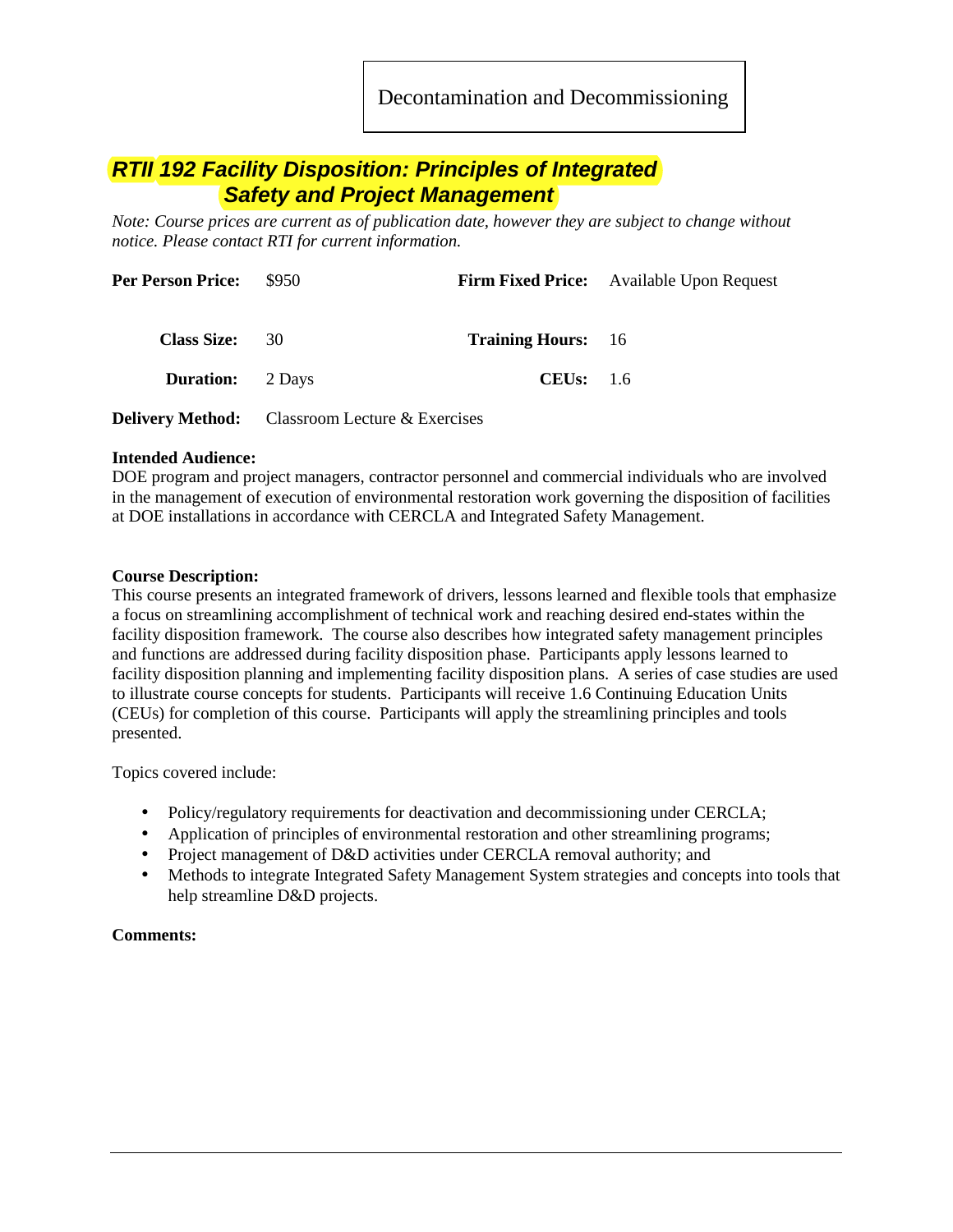<span id="page-6-0"></span>Environmental Compliance

**Environmental Compliance**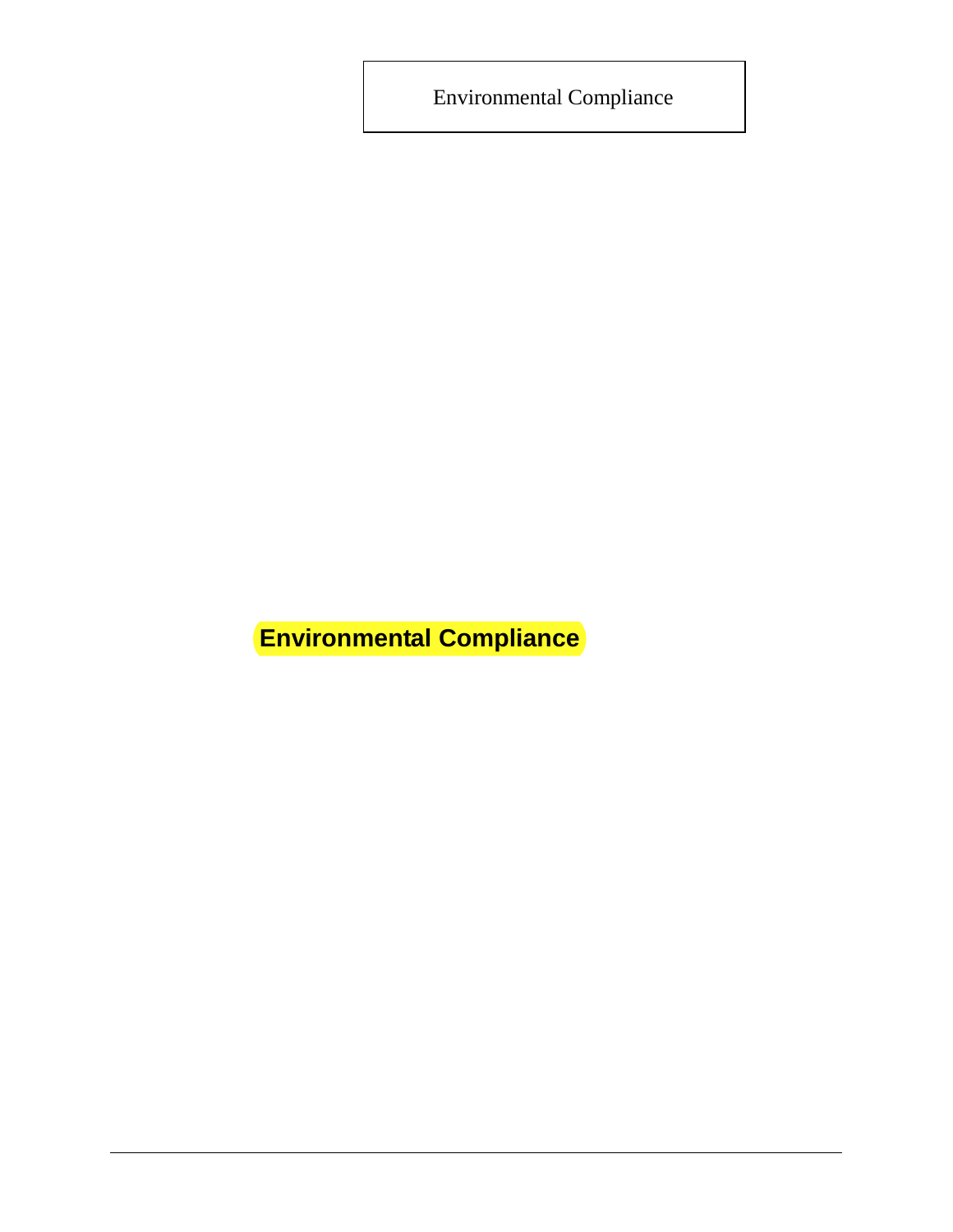## <span id="page-7-0"></span>*RTII 118 Applied Clean Air Act*

*Note: Course prices are current as of publication date, however they are subject to change without notice. Please contact RTII for current information.* 

| <b>Per Person Price: \$1095</b> |                                                       |                           | Firm Fixed Price: Available Upon Request |
|---------------------------------|-------------------------------------------------------|---------------------------|------------------------------------------|
| <b>Class Size:</b> 30           |                                                       | <b>Training Hours: 24</b> |                                          |
| <b>Duration:</b> 3 Days         |                                                       |                           |                                          |
|                                 | <b>Delivery Method:</b> Classroom Lecture & Exercises |                           |                                          |

#### **Intended Audience:**

This course is intended for environmental professionals who are responsible for the proper implementation and monitoring of their facilities/site compliance with the requirements of the Clean Air Act.

#### **Course Description:**

This course provides the student with a complete understanding of all facets of the Clean Air Act and the 1990 Amendments. The course takes the students through the fundamentals of air pollution from the sources to abatement equipment to monitoring to air dispersion models. It provides the student with an opportunity to apply the new ANSI N13.1-1999 criteria. Some of the topics that will be covered by the course include:

- Description of air pollution sources, effects, and atmospheric models of air pollutants of most concern
- Application of the 1990 Clean Air Act Amendments
- Application of the CAA regulations on permitting, stationary and mobile sources, and ozone depleting substances
- Compliance determination of Subpart H requirements through radionuclide monitoring
- Determining sampling criteria required by ANSI N13.1-1999 for a compliant sampling system using PC based software (ASSET)
- Identifying and describing the purpose of ventilation and air pollution control systems
- Understanding what Periodic Monitoring is and the various monitoring approaches that can be applied to satisfy compliance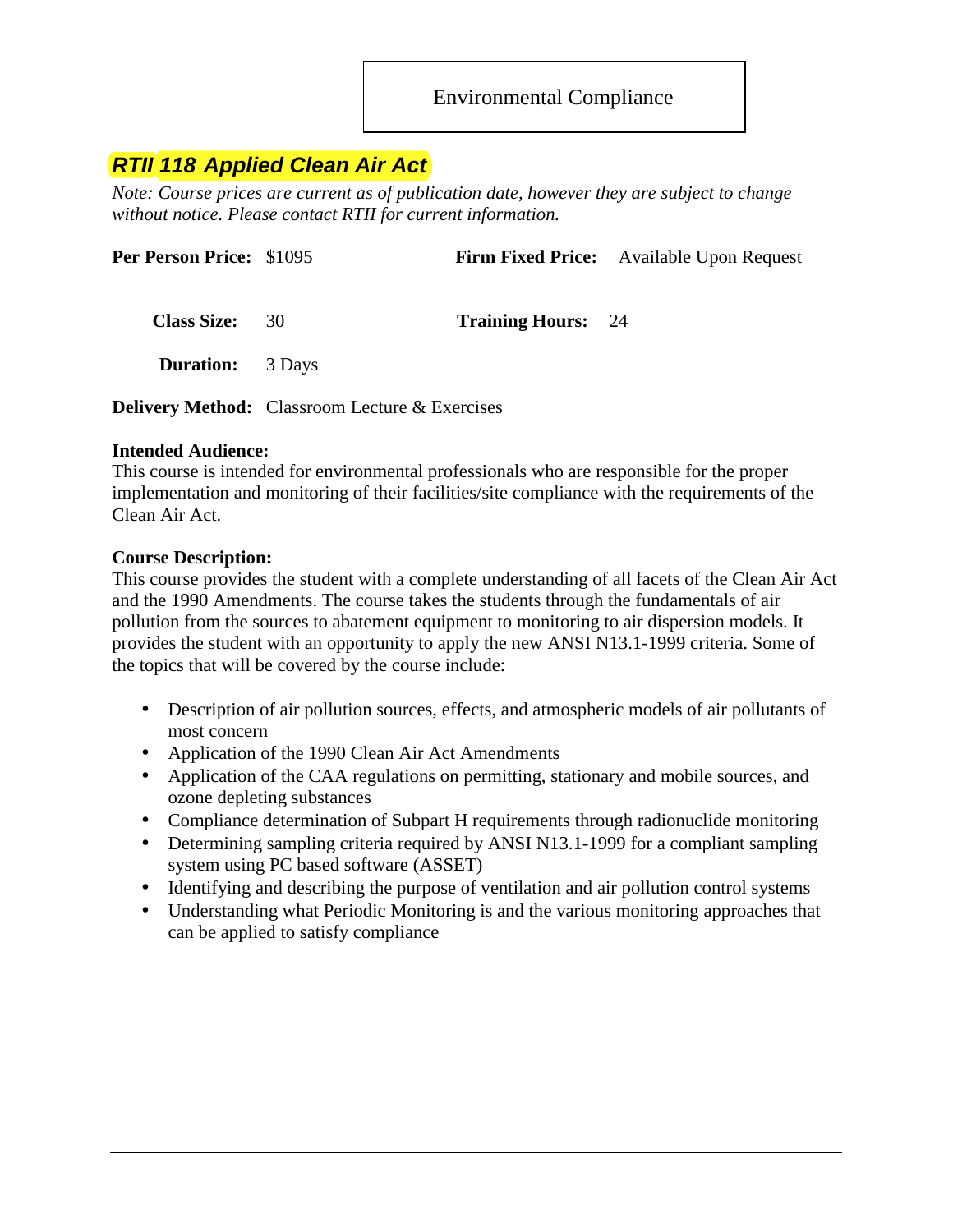## <span id="page-8-0"></span>*RTII 122 NEPA for NEPA Compliance Officers Course*

*Note: Course prices are current as of publication date, however they are subject to change without notice. Please contact RTI for current information.* 

| <b>Per Person Price:</b> | \$100                                                 |                          | <b>Firm Fixed Price:</b> Available Upon Request |
|--------------------------|-------------------------------------------------------|--------------------------|-------------------------------------------------|
|                          | <b>Class Size:</b> Not Specified                      | <b>Training Hours:</b> 4 |                                                 |
| <b>Duration:</b> 30 Days |                                                       |                          |                                                 |
|                          | <b>Delivery Method:</b> Computer Based Training (CBT) |                          |                                                 |

#### **Intended Audience:**

Although designed to provide Department of Energy NEPA Compliance Officers with an introduction to the National Environmental Policy Act (NEPA) and specific DOE NEPA roles and requirements, it also is useful to other individuals as an opportunity to review these requirements.

#### **Course Description:**

This computer based training course provides an overview of NEPA requirements within the Department of Energy (DOE) followed by a module on how to "get started" with implementation of the NEPA process. Includes occasional self-check quizzes but not final exam. Below is the course outline:

#### Understanding DOE NEPA

- DOE NEPA Regulations, Policy and Guidance
- Evolution of DOE NEPA from 1970's, 80's, 90's
- The main flow of the NEPA process within DOE
- Roles & Responsibilities
- Distinctive features of DOE NEPA (compared to other agencies)
- DOE's Pyramid of NEPA reviews (internal link to module on Programmatic, site-wide,
- project-specific)

#### Getting Started

- The path of three branches
- Roles and responsibilities-who does what, when
- Practical considerations in the gray areas:
- CX vs. EA
- EA vs. EIS
- Guidance (e.g. Green Book)
- Examples

#### **Comments:**

This is a computer-based, self-study course. Students must have access to a multi-media, Windows-based computer with the following minimum system requirements:

- 486 PC with 8MB RAM
- 4X CD-ROM drive
- 16 bit Sound Card w/ Speakers
- Windows 98, 2002 or NT operating system
- Approximately 5MB free disk space for Adobe Acrobat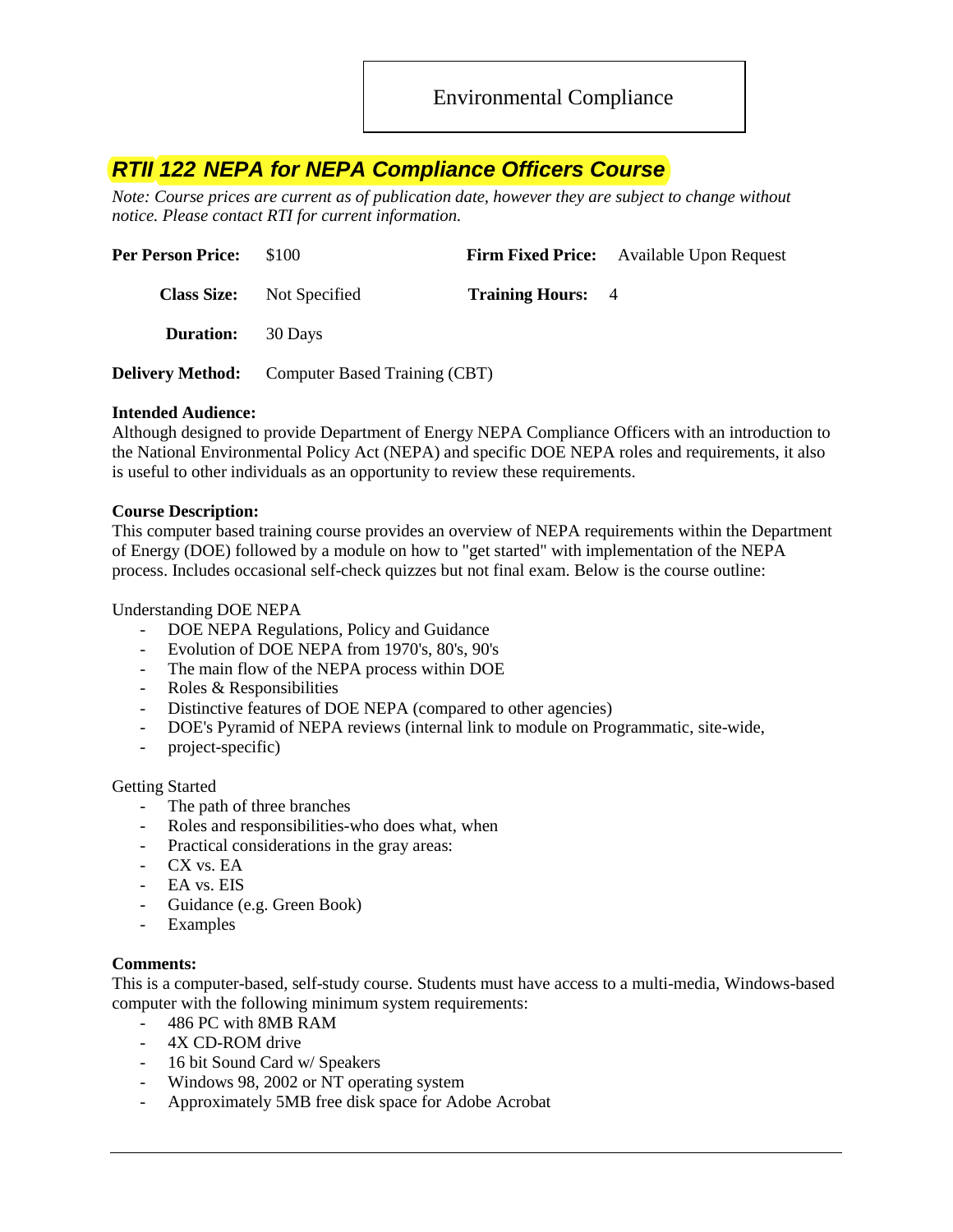Environmental Compliance

## <span id="page-9-0"></span>*RTII 148 Release Reporting & Emergency Planning and Community Right-to-Know Act (EPCRA)*

*Note: Course prices are current as of publication date, however they are subject to change without notice. Please contact RTI for current information.* 

| <b>Per Person Price:</b> | \$835                         |                           | <b>Firm Fixed Price:</b> Available Upon Request |
|--------------------------|-------------------------------|---------------------------|-------------------------------------------------|
| Class Size: 50           |                               | <b>Training Hours:</b> 16 |                                                 |
| <b>Duration:</b> 2 Days  |                               | CEUs: 1.6                 |                                                 |
| <b>Deliverv Method:</b>  | Classroom Lecture & Exercises |                           |                                                 |

#### **Intended Audience:**

DOE, EPA, state and contractor emergency management staff, and environmental compliance and management staff responsible for Emergency Release Reporting and Community Right-to-Know coordination and commercial environmental managers.

#### **Course Description:**

This course focuses on the episodic release reporting requirements in Comprehensive Environmental Response, Compensation, and Liability Act (CERCLA) Section 103 and the Emergency Planning and Community Right-To-Know Act of 1986 (EPCRA) Sections 302-312. Participants will receive 1.6 Continuing Education Units (CEUs) for completion of this course.

Day 1 of the workshop explains the notification requirements under CERCLA Section 103 and EPCRA Section 304, and Occurrence Reporting and Emergency Management under DOE Orders.

Topics covered include:

- The types of releases that must be reported, when, and by whom;
- Use of the "mixture rule" in reporting releases of hazardous wastes;
- Continuous release reporting; and
- DOE's interpretation of "Environment" and "Facility" definitions.

Day 2 of the course focuses on implementation of EPCRA Sections 302-312, and DOE site-specific applications.

Topics covered include:

- Emergency planning;
- Hazardous chemical inventory reporting;
- A case study of the tritium release at the SRS plant; and
- Insight into state and local regulators' expectations.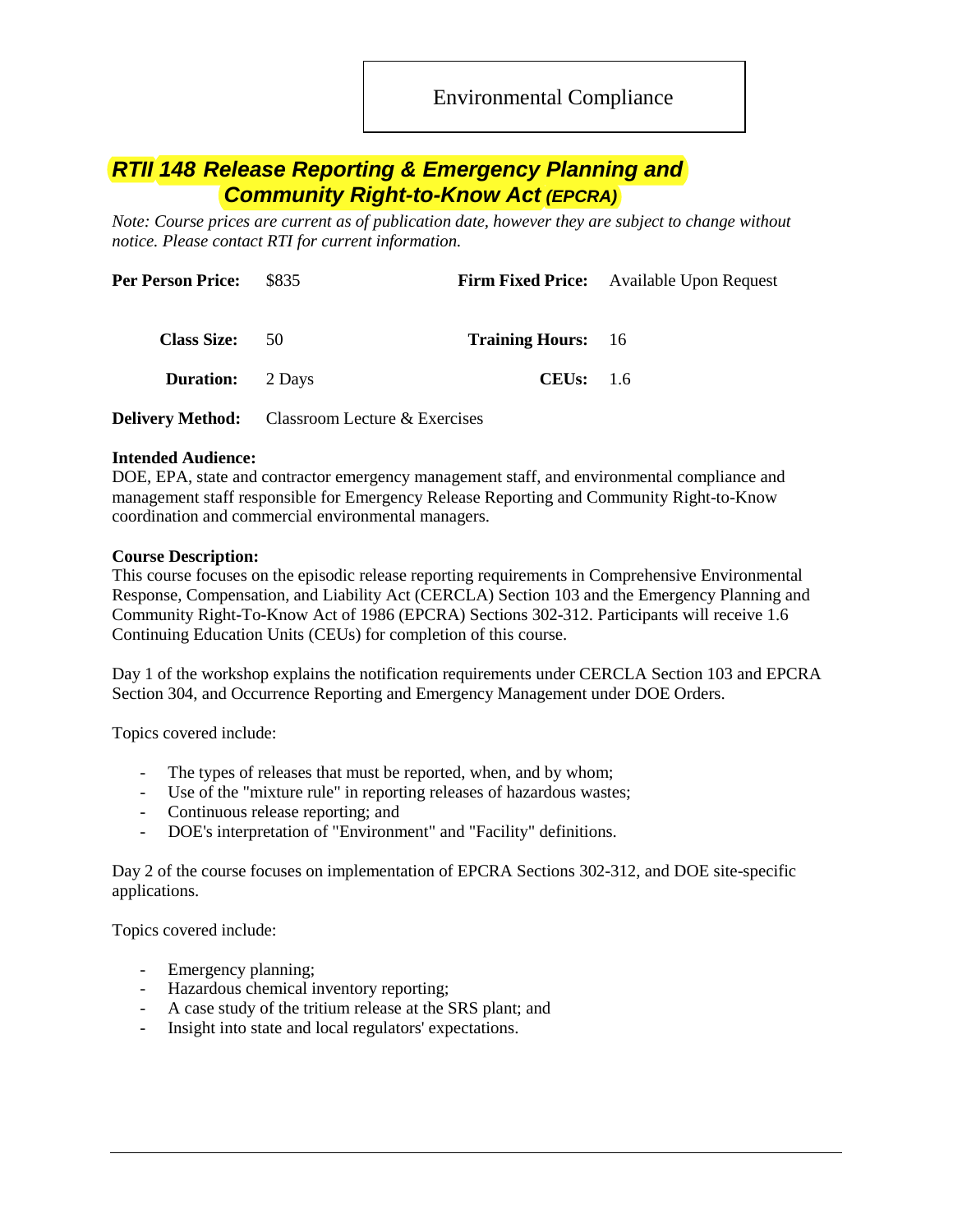Environmental Compliance

## <span id="page-10-0"></span>*RTII 149 EPCRA Section 313, Toxic Release Reporting Requirements*

*Note: Course prices are current as of publication date, however they are subject to change without notice. Please contact RTI for current information.* 

| Per Person Price: \$1095 |                                                       |                           | <b>Firm Fixed Price:</b> Available Upon Request                                                                                          |
|--------------------------|-------------------------------------------------------|---------------------------|------------------------------------------------------------------------------------------------------------------------------------------|
| <b>Class Size:</b>       | 50                                                    | <b>Training Hours:</b> 24 |                                                                                                                                          |
| <b>Duration:</b>         | 3 Days                                                | CEUs: 2.0                 |                                                                                                                                          |
|                          | <b>Delivery Method:</b> Classroom Lecture & Exercises |                           |                                                                                                                                          |
| <b>Prerequisites:</b>    | is recommended.                                       |                           | Release Reporting and Emergency Planning and Community Right-to-know<br>ACT (EPCRA) Requirements course (NETO148) or experience in EPCRA |

#### **Intended Audience:**

DOE, EPA, State, and contractor environmental compliance and commercial management staff responsible for preparing and submitting their facilities' Toxic Release Inventory (TRI) and Pollution Prevention report(s).

#### **Course Description:**

The training course consists of a series of presentations covering the requirements of EPCRA Section 313 and related sections of the Pollution Prevention Act of 1990 (PPA). The training course will also address the EPCRA Section 313 and PPA reporting requirements as they apply to Federal agencies as a result of Presidential Executive Order 12856, "Federal Compliance with Right-To-Know Laws and Pollution Prevention Requirements." A variety of hands-on exercises using the TRI reporting Form R and associated guidance materials are used to help participants understand the TRI reporting process. Participants will receive 2.0 Continuing Education Units (CEUs) for completion of this course.

Topics covered include:

- Executive Order 12856;
- TRI reporting requirements and thresholds;
- Information management;
- Changes to TRI Form R; and
- Reporting requirements under the PPA Act.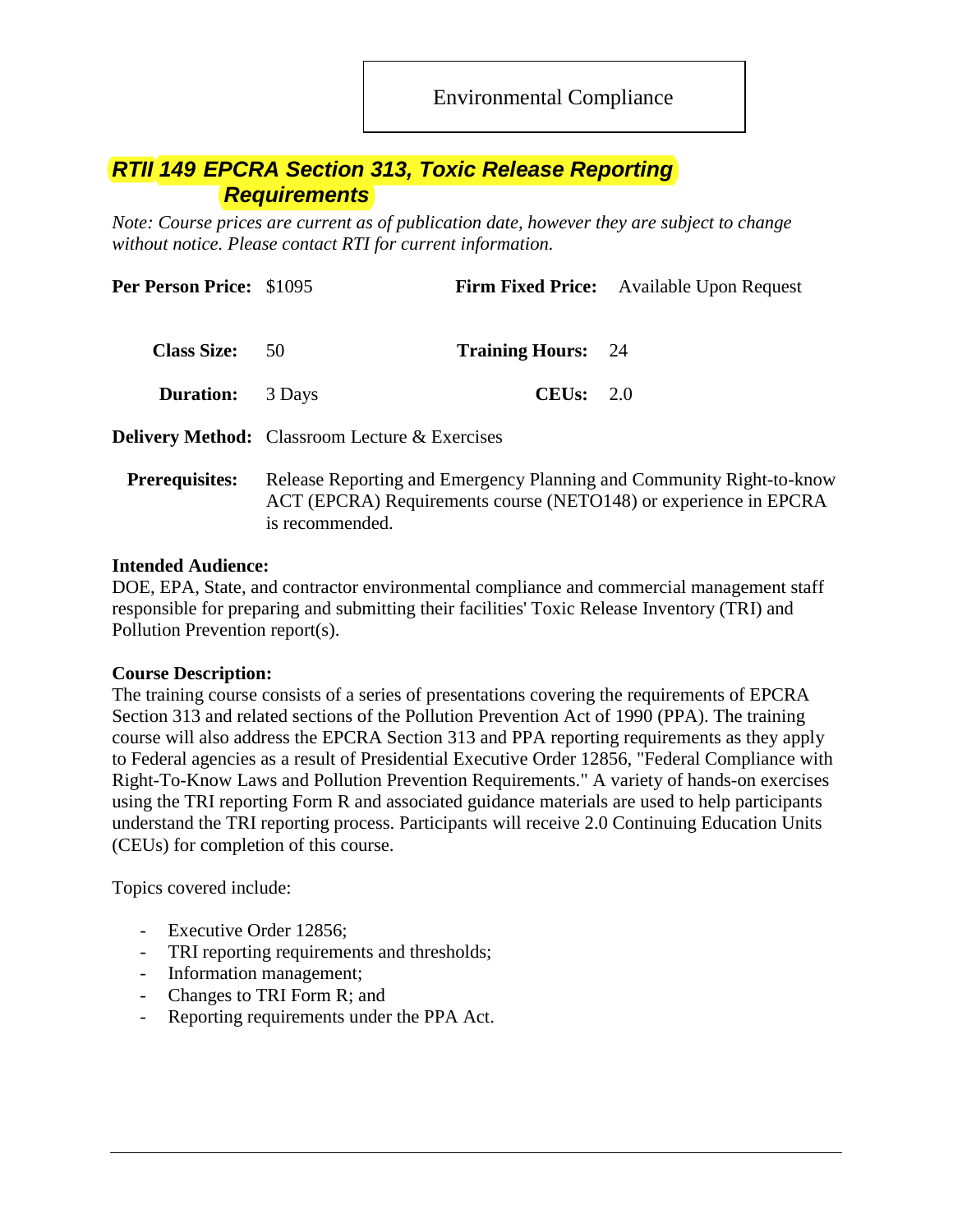## <span id="page-11-0"></span>*RTII 256 Environmental Laws and Regulations Course*

*Note: Course prices are current as of publication date, however they are subject to change without notice. Please contact RTI for current information.* 

| <b>Per Person Price:</b> | \$995 |                           | <b>Firm Fixed Price:</b> Available Upon Request |
|--------------------------|-------|---------------------------|-------------------------------------------------|
| Class Size: 30           |       | <b>Training Hours:</b> 24 |                                                 |
| <b>Duration:</b> 3 Days  |       | CEUs: $2.4$               |                                                 |

**Delivery Method:** Classroom Lecture & Exercises

#### **Intended Audience:**

DOE, contractors or commercial employees new to the field of waste management environmental compliance, or environmental restoration, employees who may need an update on recent changes in environmental laws or regulations, employees with detailed knowledge of some environmental laws and regulations who need an understanding of the full breadth of these laws and regulations, or any employee who needs an overall understanding of the environmental laws and regulations governing DOE activities.

#### **Course Description:**

This 3-day course focuses on the environmental laws and regulations as they apply to DOE environmental management programs. Using examples from the DOE sites, the course addresses challenges such as: high level waste storage in tanks and treatment for disposal; transuranic waste characterization and disposal; low level waste disposal; mixed low level waste treatment, storage, and disposal; environmental compliance associated with operational facilities or restart issues; the repository program; decommissioning activities; and materials transportation.

Through presentation of the historical aspects of DOE environmental management activities, students obtain a context for understanding how DOE's challenges (contaminated sites and facilities, stored waste inventories, etc.) evolved, and how they can be addressed. Information is provided through lecture, discussion, breakout groups, and videos. Students also receive a detailed manual suitable for future use as a handy reference.

Significant time is spent on the Atomic Energy Act, the National Environmental Policy Act (NEPA), the Resource Conservation and Recovery Act (RCRA), and the Comprehensive Environmental Response, Compensation, and Liability Act (CERCLA) including case studies and breakaway groups to enable students to explore these laws and their impact on the EM program in depth. The remainder of the class discusses a number of additional laws and regulations (such as the Clean Water Act, the Clean Air Act, the Occupational Safety and Health Act, the Toxic Substances Control Act, and many more) at a sufficient detail to enable students to become familiar with the requirements and recognize when they should seek additional expertise within their organization. Laws and regulations covered in this class are: AEA, NEPA, RCRA, FFCA, CERCLA, CWA, CAA, OSHA, SDWA, TSCA, HMTA, PAAA, EPCRA, NWPA. A comprehensive exam (open book) measures whether students learned the material presented in this class.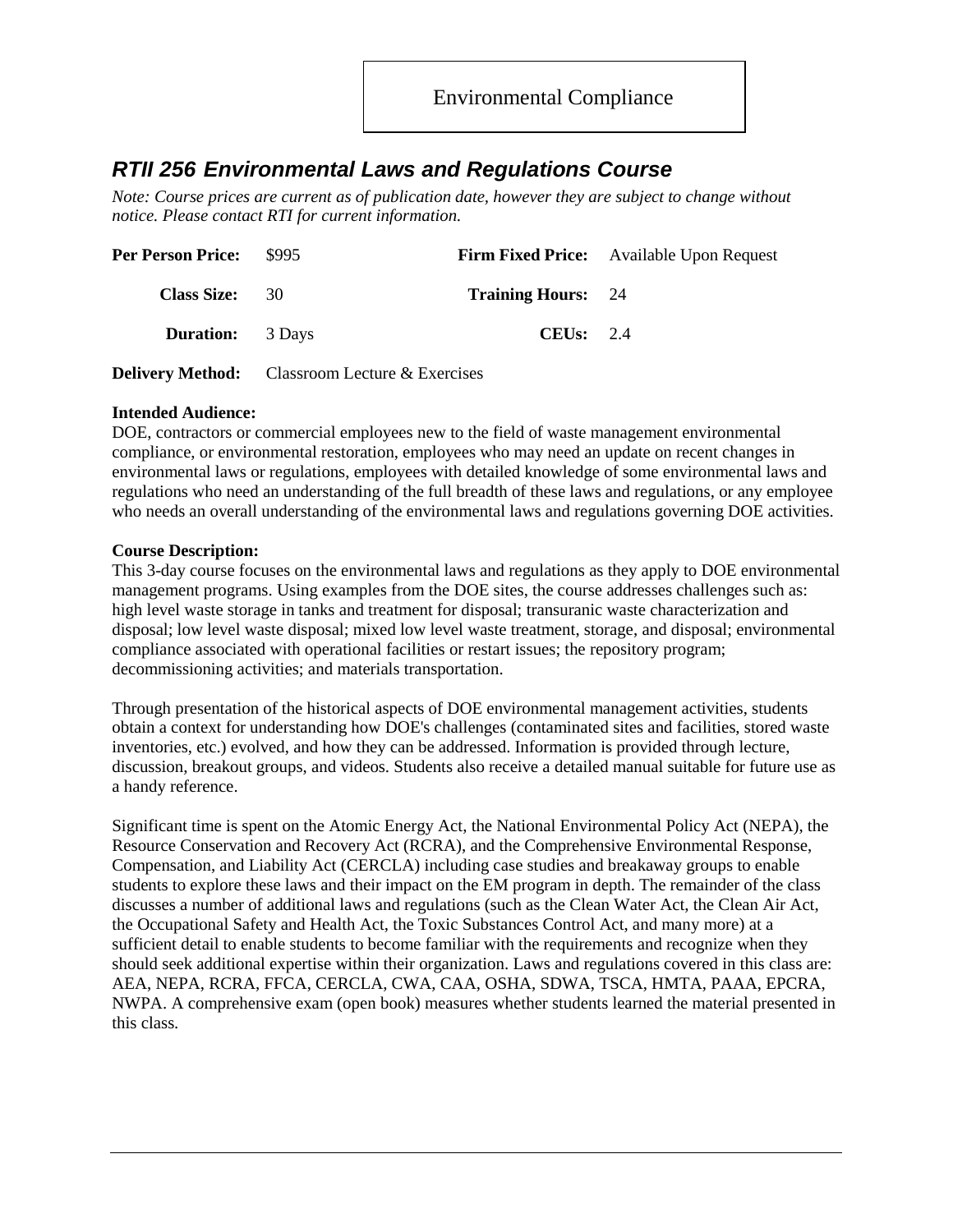## <span id="page-12-0"></span>*RTII 353 Management of Polychlorinated Biphenyls*

*Note: Course prices are current as of publication date, however they are subject to change without notice. Please contact RTI for current information.* 

| <b>Per Person Price:</b> | \$1195 |                           | <b>Firm Fixed Price:</b> Available Upon Request |
|--------------------------|--------|---------------------------|-------------------------------------------------|
| <b>Class Size:</b>       | 40     | <b>Training Hours:</b> 24 |                                                 |
| <b>Duration:</b> 3 Days  |        | CEUs: $2.4$               |                                                 |
|                          |        |                           |                                                 |

**Delivery Method:** Classroom Lecture & Exercises

#### **Intended Audience:**

Participants will learn shortcuts, such as Assumption Rules for PCB concentrations, as well as the requirements, as amended, for inspecting, marking, storing, and record keeping of PCBs and PCB Items. Participants will also learn about the new disposal provisions for PCB remediation waste, PCB bulk product waste, PCB/radioactive waste, and wastes from research and development activities.

#### **Course Description:**

This course is an update of the previous DOE course on the Management of Polychlorinated Biphenyls (PCBs). On June 29, 1998, EPA issued the 250-page PCB Disposal Amendments (63 FR 35384). The amendments include many significant changes that will ease the compliance burden on the regulated community in accordance with the initiative of Reinventing Environmental Regulations. The course provides an overview of the PCB regulations with an emphasis on PCB disposal. Participants will learn shortcuts, such as Assumption Rules for PCB concentrations, as well as the requirements, as amended, for inspecting, marking, storing, and recordkeeping of PCBs and PCB Items. Participants will also learn about the new disposal provisions for PCB remediation waste, PCB bulk product waste, PCB/radioactive waste, and wastes from research and development activities. A copy of a Guidance Booklet on the Storage and Disposal of PCB Waste will be provided. A quiz after each section offers in-class opportunities to apply the knowledge acquired and to evaluate student learning.

Learning modules include the following: Background PCB information (physical, chemical, and toxicological properties), 40 CFR 761 Subpart A - General (applicability2ated l categorizing PCtablishing the PCB concentration, and determining whether material is a PCB waste), 40 CFR 761 Subpart B - Prohibitions and Authorizations (manufacture, processing, distribution in commerce, and use; servicing, reclassification, and inspection), 40 CFR 761 Subpart C - Marking, 40 CFR 761 Subparts B and D - Storage for Reuse and Storage for Disposal, 40 CFR 761 Subpart B - Burning Used Oil, 40 CFR 761 Subpart D - Disposal (general requirements, bulk PCB liquids, and PCB Items), 40 CFR 761.61 - PCB Remediation Waste, 40 CFR 761 Subpart D - PCB Bulk Product Waste and Other Wastes, 40 CFR 761.79 - Decontamination, TSCA PCB Coordinated Approvals, 40 CFR 761 Subparts J and K – Record keeping, Reporting, and Notification

#### **Comments:**

PCB was designated by the Department of Energy Environmental Training Partnership as the "best-inclass" course in the Advanced TSCA topical Area.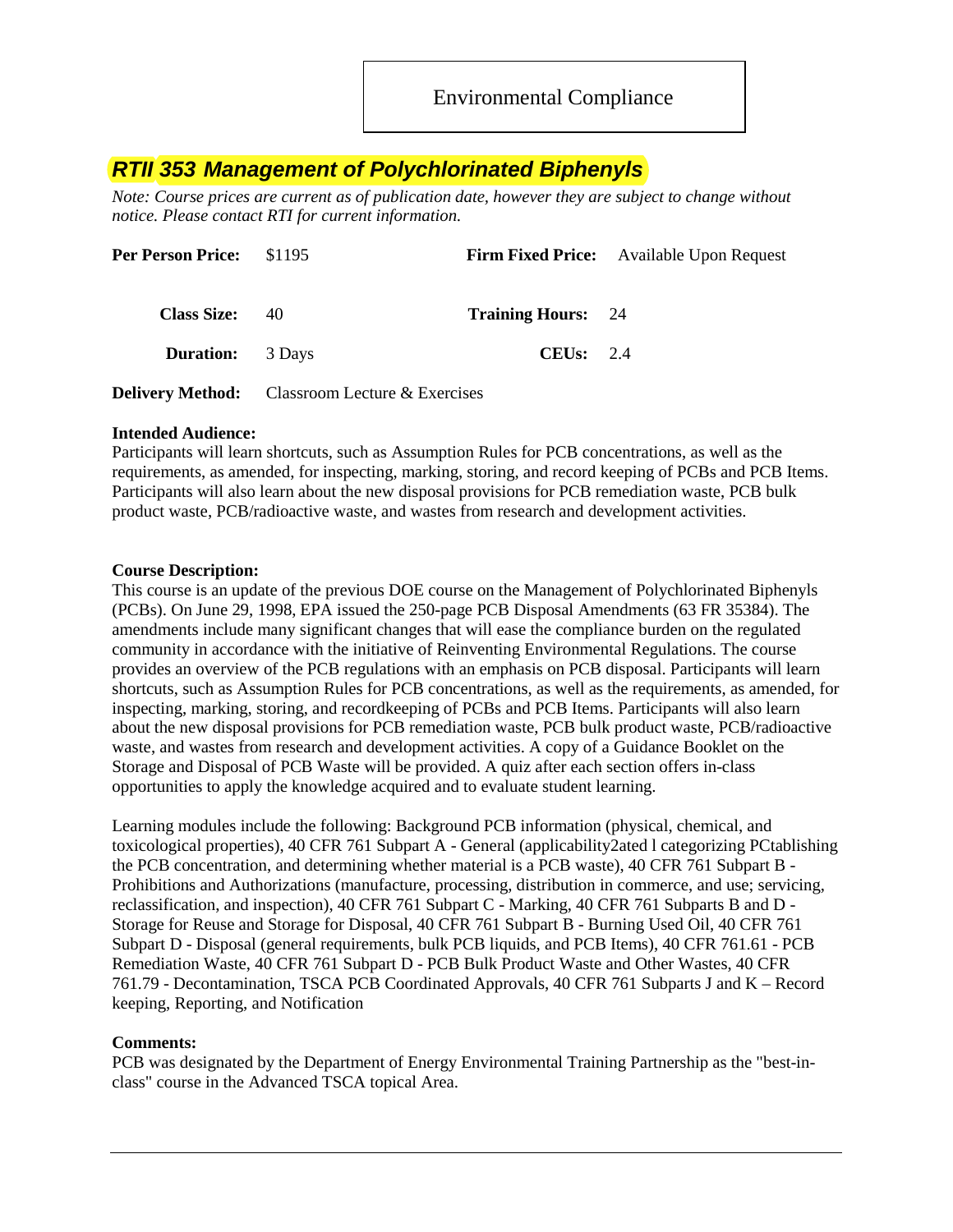Environmental Compliance

#### <span id="page-13-0"></span>*RTII 420 An Overview of Environmental Laws and Regulations for Citizens*

*Note: Course prices are current as of publication date, however they are subject to change without notice. Please contact RTI for current information.* 

| <b>Per Person Price: \$535</b> |                          | <b>Firm Fixed Price:</b> Available Upon Request |
|--------------------------------|--------------------------|-------------------------------------------------|
| <b>Class Size:</b> 30          | <b>Training Hours: 8</b> |                                                 |
| <b>Duration:</b> 1 Days        | CEUs: $0.8$              |                                                 |

**Delivery Method:** Classroom Lecture & Exercises

#### **Intended Audience:**

This course is designed for members of the Citizens Advisory Boards for DOE facilities who need a basic understanding or refresher on key laws and regulations governing environmental management activities.

#### **Course Description:**

This course is being offered exclusively for Citizens Advisory Board Members. RTI will provide a one-day course that addresses the requirements of the key environmental laws affecting the DOE, especially its waste management, environmental restoration, and environmental compliance programs. Participants learn about the basics of various laws and regulations and how the public can affect decision-making processes. The course is organized around actual DOE case studies that provide lessons learned and give the students the opportunity to study how environmental compliance issues have been resolved. The strength of the course is its focus on how public involvement is applicable to the various laws and regulations. The detailed course manual serves as a useful desk reference summarizing the requirements of each environmental law or regulation. Participants will receive .8 Continuing Education Units (CEUs) for completion of this course.

Laws and regulations summarized include:

- National Environmental Policy Act (NEPA)
- Comprehensive Environmental Response, Compensation, and

#### Liability Act (CERCLA)

- Resource Conservation and Recovery Act (RCRA)
- Clean Air Act (CAA) and Amendments
- Clean Water Act (CWA)
- Occupational Health and Safety Act (OSHA)
- Emergency Planning and Community Right-to-Know Act (EPCRA)
- Atomic Energy Act (AEA)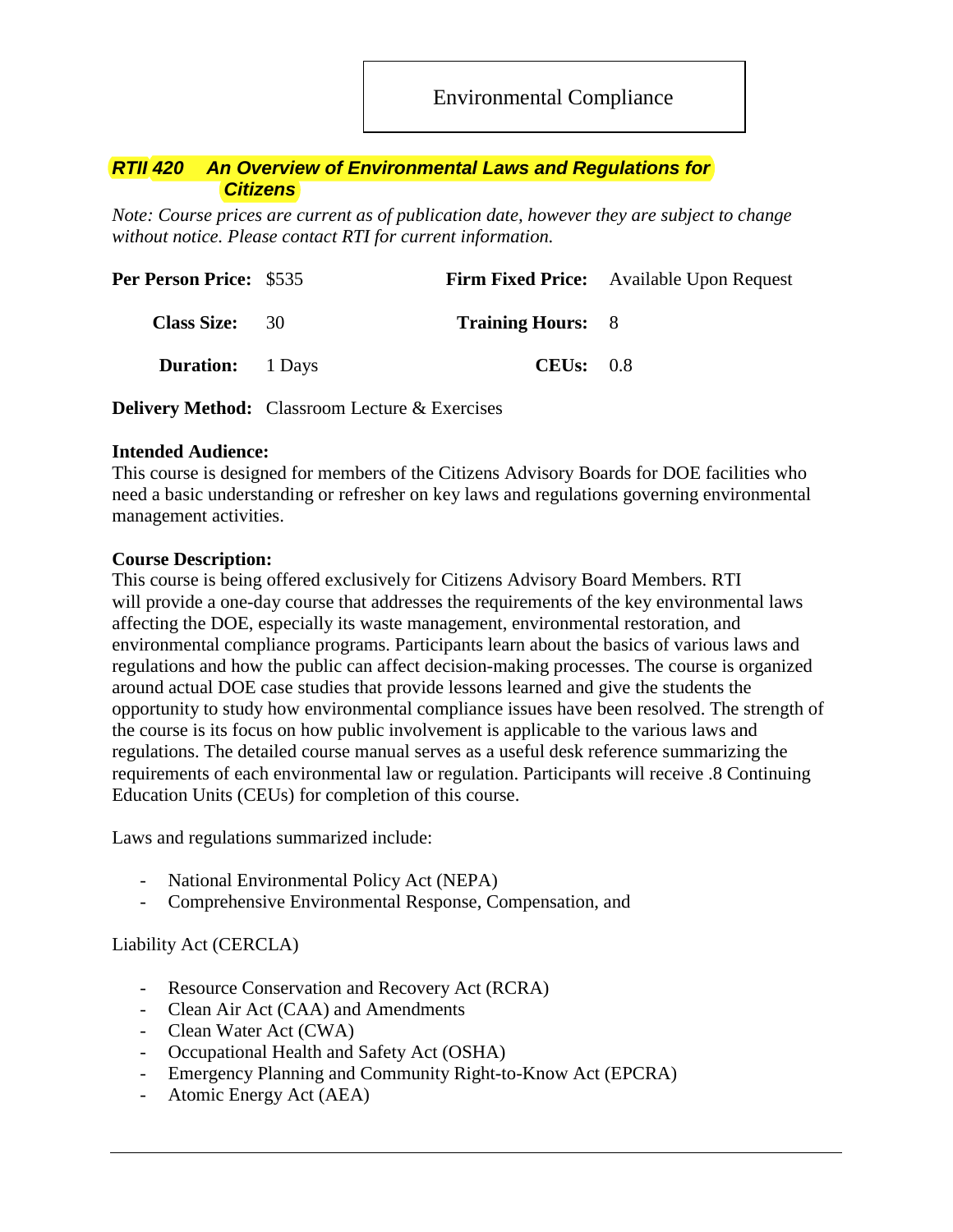Environmental Compliance

## <span id="page-14-0"></span>*RTII 421 An Overview of Environmental Laws and Regulations for Managers*

*Note: Course prices are current as of publication date, however they are subject to change without notice. Please contact RTI for current information.* 

|                                                                                    | <b>Firm Fixed Price:</b> Available Upon Request |
|------------------------------------------------------------------------------------|-------------------------------------------------|
|                                                                                    |                                                 |
|                                                                                    |                                                 |
| <b>Per Person Price: \$535</b><br><b>Class Size:</b> 30<br><b>Duration:</b> 1 Days | <b>Training Hours: 8</b><br>CEUs: 0.8           |

**Delivery Method:** Classroom Lecture & Exercises

#### **Intended Audience:**

This course is designed for executives and managers at DOE facilities and commercial managers who need a brief general understanding or refresher on key laws and regulations governing environmental management activities.

#### **Course Description:**

RTI will provide a one-day course that addresses the requirements of the key environmental laws affecting the DOE, especially its waste management, environmental restoration, and environmental compliance programs. Participants learn about the basics of various laws and regulations and recent changes. The course is organized around actual DOE case studies that provide lessons learned and give the students the opportunity to study how environmental compliance issues have been resolved. The strength of the course is its specificity on how these laws apply to DOE operations. The detailed course manual serves as a useful desk reference summarizing the requirements of each environmental law or regulation. The course includes a final comprehensive exam. Participants will receive .8 Continuing Education Units (CEUs) for completion of this course.

Laws and regulations summarized include:

- National Environmental Policy Act (NEPA)
- Comprehensive Environmental Response, Compensation, and

#### Liability Act (CERCLA)

- Resource Conservation and Recovery Act (RCRA)
- Clean Air Act (CAA) and Amendments
- Clean Water Act (CWA)
- Occupational Health and Safety Act (OSHA)
- Emergency Planning and Community Right-to-Know Act (EPCRA)
- Atomic Energy Act (AEA)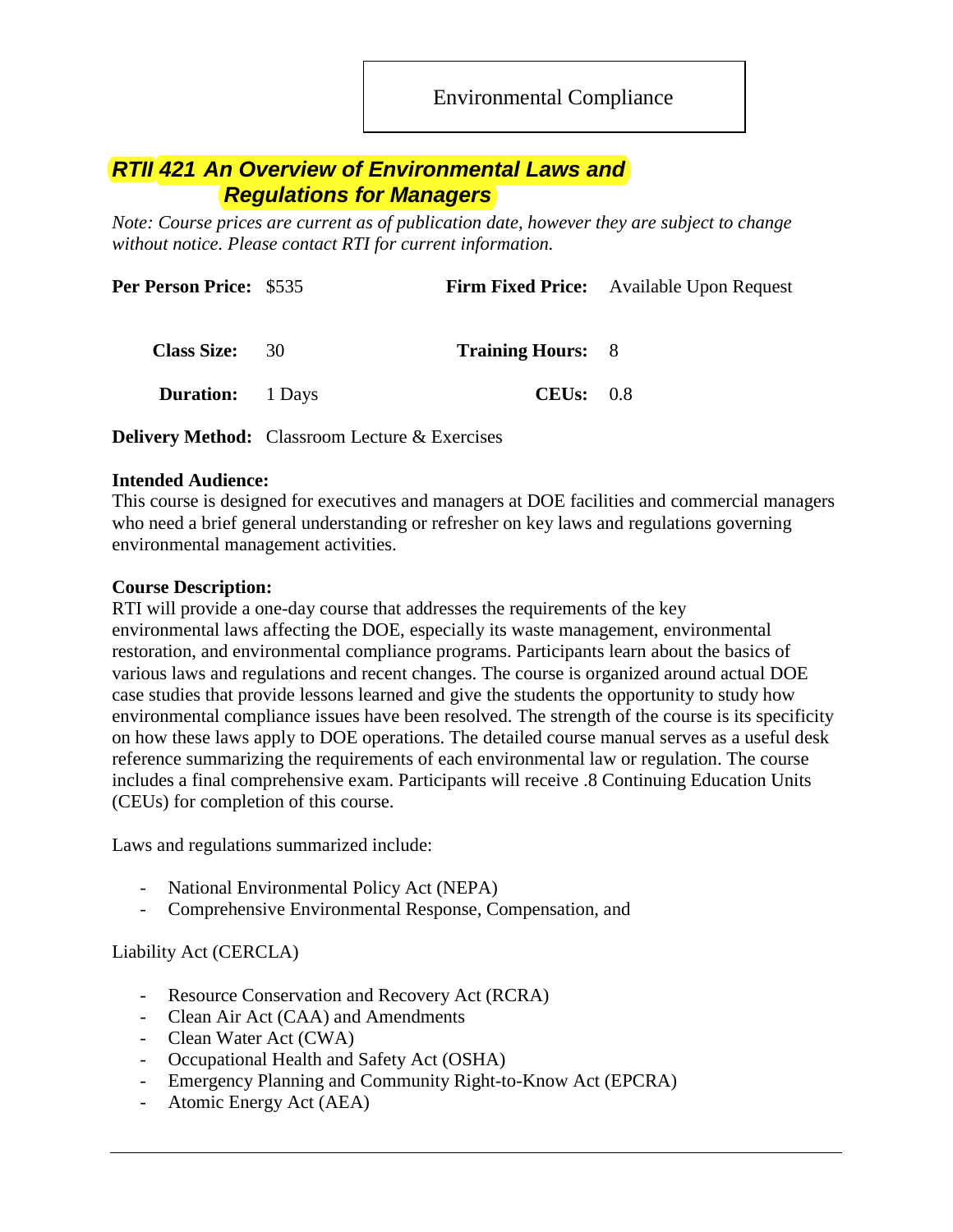<span id="page-15-0"></span>Environmental Restoration

**Environmental Restoration**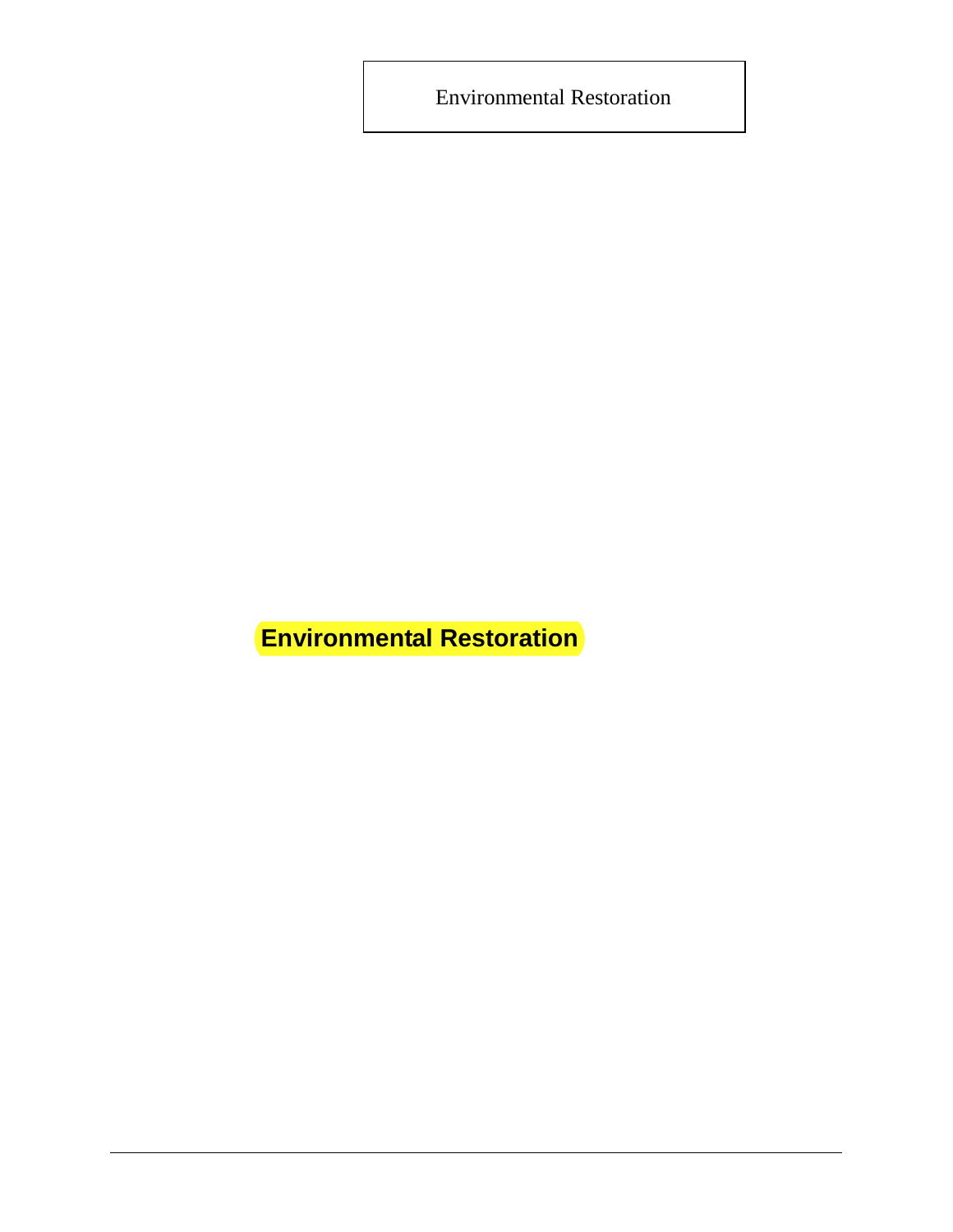Environmental Restoration

## <span id="page-16-0"></span>*RTII 116 CERCLA Orientation and Remedial Investigation/Feasibility Study*

*Note: Course prices are current as of publication date, however they are subject to change without notice. Please contact RTI for current information.* 

| <b>Per Person Price: \$890</b> |        |                               | <b>Firm Fixed Price:</b> Available Upon Request |
|--------------------------------|--------|-------------------------------|-------------------------------------------------|
| Class Size: 50                 |        | <b>Training Hours:</b> 16     |                                                 |
| <b>Duration:</b>               | 2 Days | CEUs: $1.6$                   |                                                 |
| <b>Delivery Method:</b>        |        | Classroom Lecture & Exercises |                                                 |

#### **Intended Audience:**

DOE, contractor or commercial personnel that have little or no familiarity/experience in the basic background and implementation of CERCLA.

#### **Course Description:**

Participants are provided with a basic understanding of CERCLA, and an in-depth review of the Remedial Investigation/Feasibility Study (RI/FS) process as it applies to DOE's environmental restoration program. Day one consists of an overview of the CERCLA process. Days two focuses on the RI/FS process and address site characterization, risk assessment, and remedy selection issues confronting DOE CERCLA sites. Attention is given to public involvement in the cleanup process. The course includes a final comprehensive exam. Participants will receive 1.6 Continuing Education Units (CEUs) for completion of this course.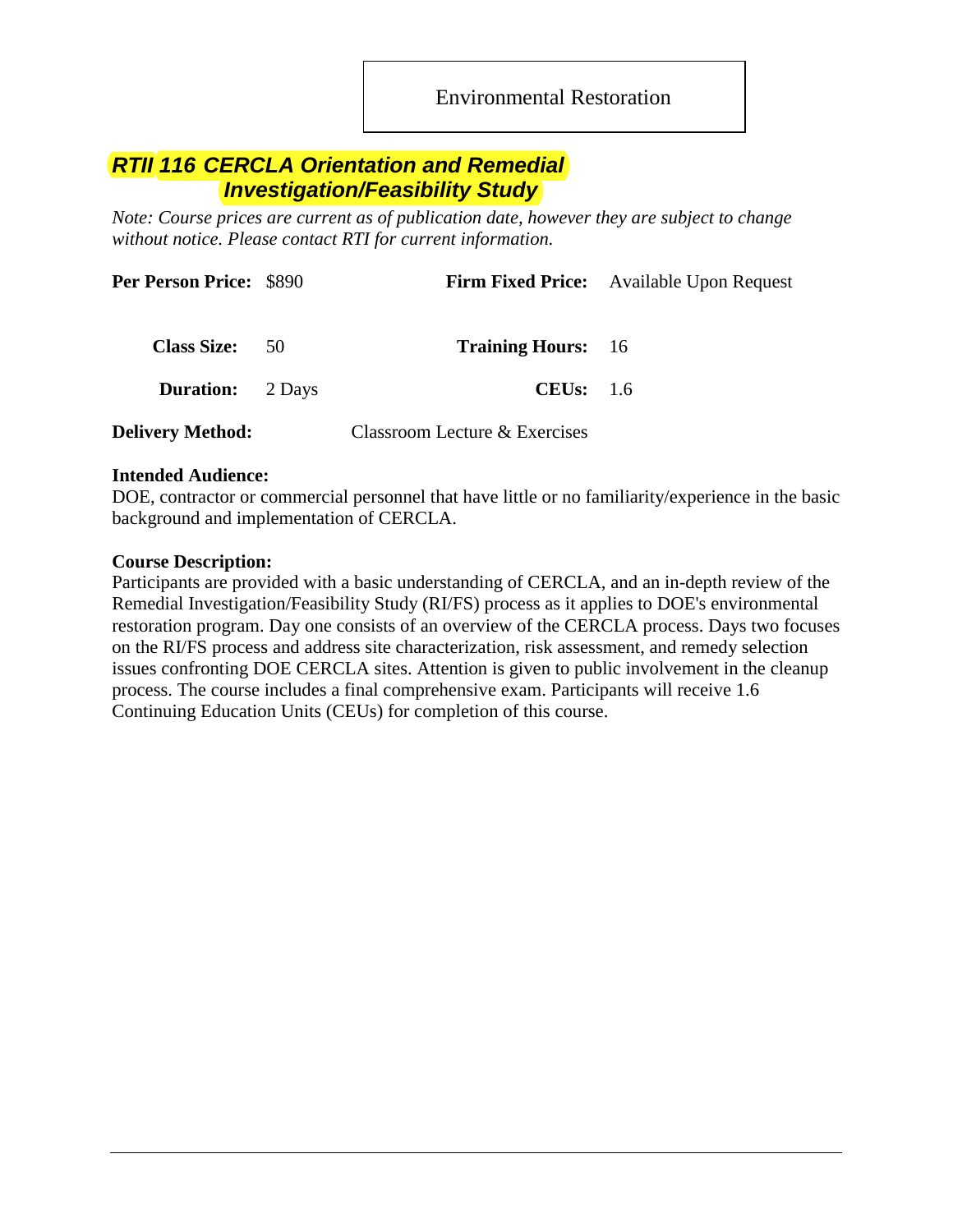## <span id="page-17-0"></span>*RTII 183 Principles for Accelerating Environmental Restoration*

*Note: Course prices are current as of publication date, however they are subject to change without notice. Please contact RTI for current information.* 

| <b>Per Person Price: \$1095</b> |                           | <b>Firm Fixed Price:</b> Available Upon Request |
|---------------------------------|---------------------------|-------------------------------------------------|
| Class Size: 50                  | <b>Training Hours:</b> 16 |                                                 |
| <b>Duration:</b> 3 Days         | CEUs: $1.6$               |                                                 |

**Delivery Method:** Classroom Lecture & Exercises

#### **Intended Audience:**

DOE, EPA, state, and contractor personnel responsible for evaluating cleanup alternatives and formulating records of decision.

#### **Course Description:**

The overall objective of the two-day training course is to communicate how to identify and implement streamlining opportunities at a site, using four principles of environmental restoration that address:

- 1. Creating an interagency core team;
- 2. Concise problem definition and identification;
- 3. Early identification of likely response actions; and
- 4. Uncertainty management.

These principles, which have been successfully implemented at several sites throughout the DOE complex, will help accelerate schedules and reduce the cost of the environmental restoration programs. During the training, participants apply the principles by working in small, multiorganizational groups, or "core teams" to complete several exercises and participate in case studies based on actual site cleanups. The course includes a final comprehensive exam.

#### **Comments:**

PREREQUISITIES: Suggested preparation - Working knowledge of the Comprehensive Environmental Response and Compensation Liability Act and Resource Conservation Recovery Act.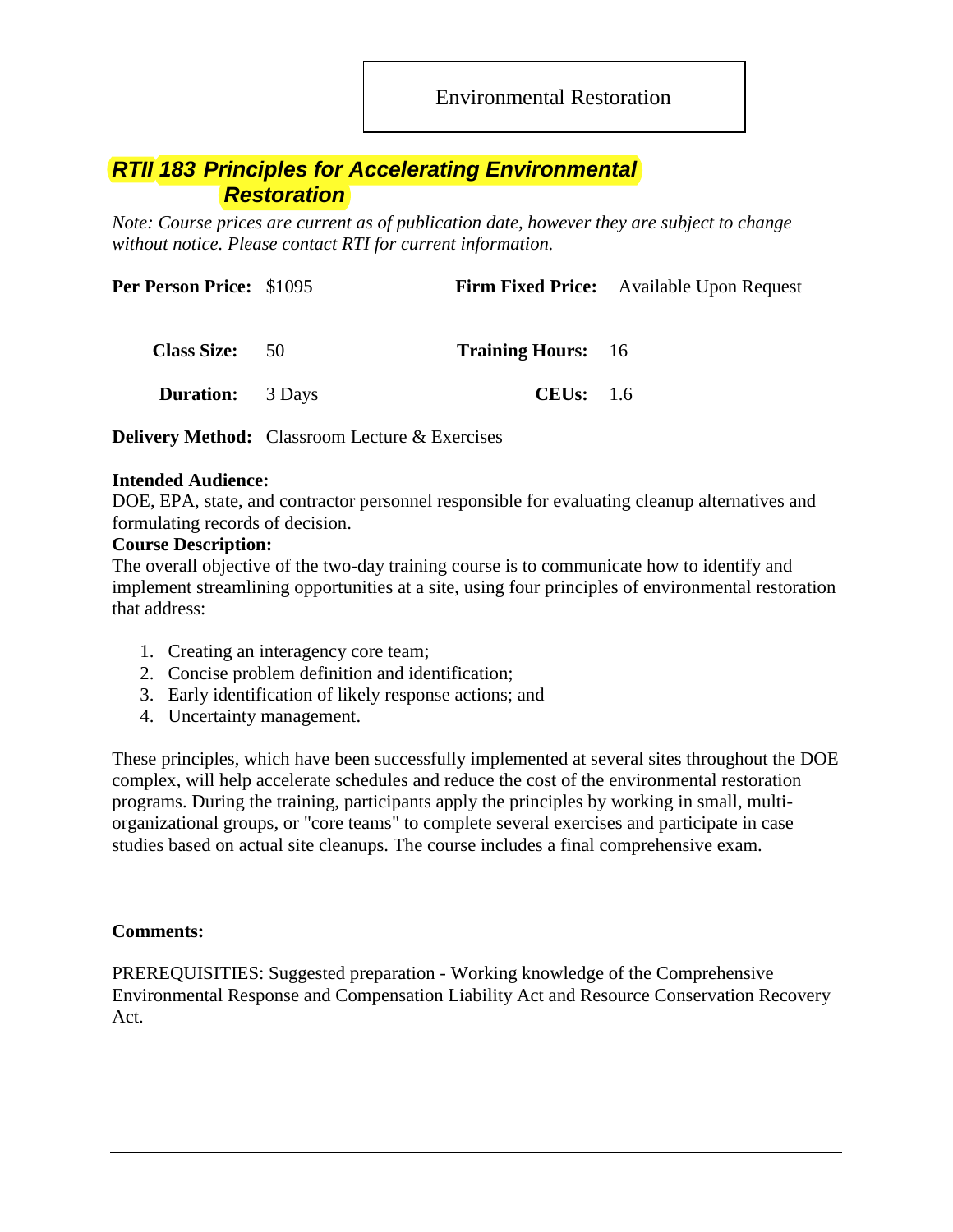Environmental Restoration

## <span id="page-18-0"></span>*RTII 293 Managing Human Health and Ecological Risk Assessments Under RCRA and CERCLA*

*Note: Course prices are current as of publication date, however they are subject to change without notice. Please contact RTI for current information.* 

| <b>Per Person Price: \$1,625</b> |                           | <b>Firm Fixed Price:</b> Available Upon Request |
|----------------------------------|---------------------------|-------------------------------------------------|
| <b>Class Size:</b> 30            | <b>Training Hours:</b> 24 |                                                 |
| <b>Duration:</b> 3 Days          | CEUs: $2.4$               |                                                 |
|                                  |                           |                                                 |

**Delivery Method:** Classroom Lecture & Exercises

#### **Intended Audience:**

Government and contractor personnel involved in site cleanup activities that include conducting radiation surveys and investigations to support demonstrating a successful cleanup. This course is oriented toward CERCLA, federal facility, and RCRA sites.

#### **Course Description:**

This course provides participants with a review of the risk assessment role in the RCRA Facility Investigation (RFI) and the CERCLA Remedial Investigation/Feasibility Study (RI/FS) processes. The emphasis is on the fundamentals of planning and conducting risk assessments from a DOE project management perspective. The course specifically aids the participants to define the DOE project manager's role in the risk assessment process and provides tools for making risk management decisions and communicating risks to stakeholders. Students are provided with a comprehensive course manual and numerous DOE and EPA risk assessment publications. The course includes a final comprehensive exam. Participants will receive 2.4 Continuing Education Units (CEUs) for completion of this course.

Topics covered include:

- Introduction to risk assessment and the risk assessment process;
- Overview of the CERCLA/RCRA regulatory framework;
- Project planning and site investigation: process planning;
- Project planning and site investigation: conceptual site model and data quality objectives;
- Human health risk assessment: chemical assessment;
- Human health assessment: radiological assessment;
- Risk communication and public involvement;
- Ecological risk assessment;
- Moving from risk assessment to risk management; and
- Calculational approaches.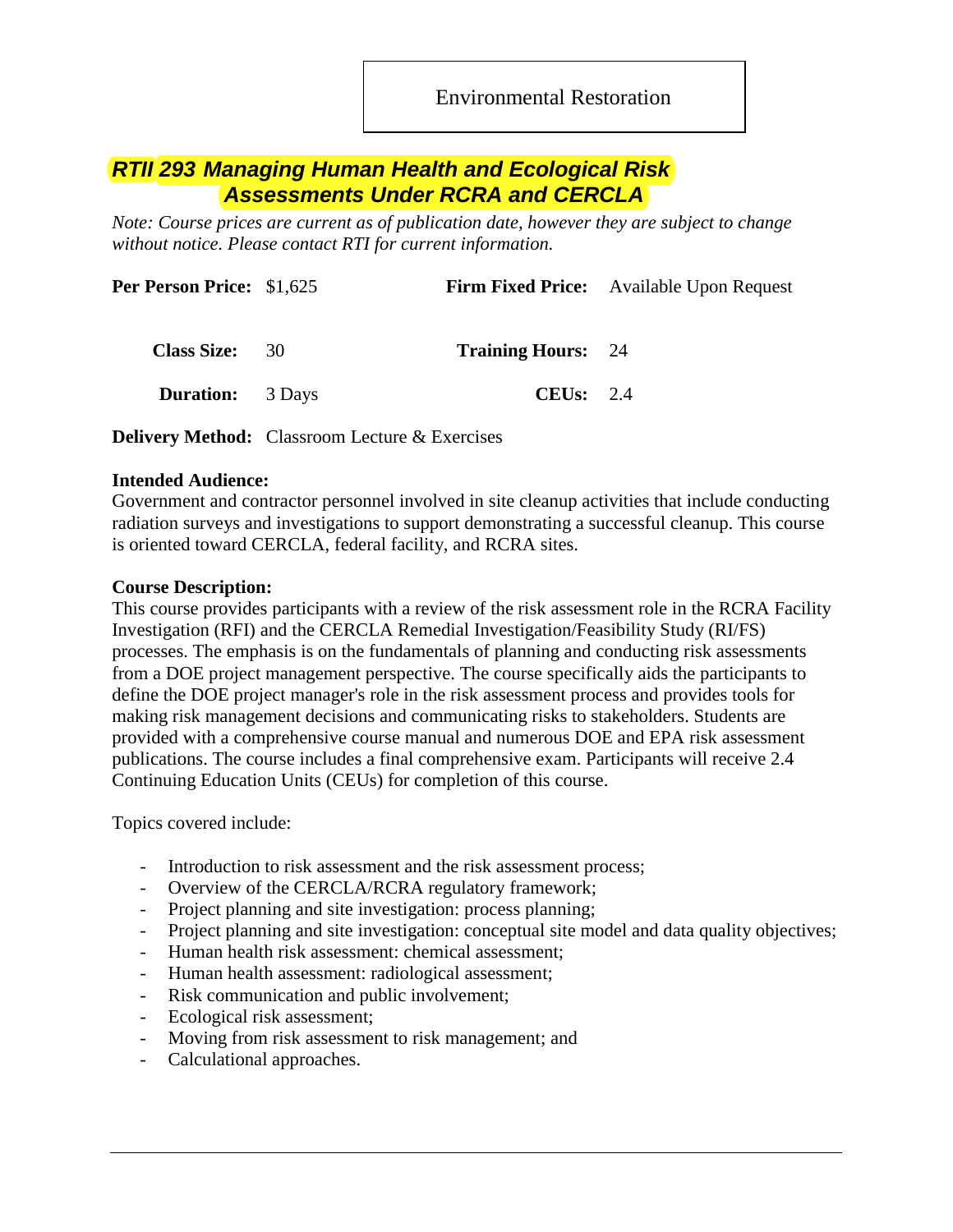## <span id="page-19-0"></span>*RTII 351 Multi-Agency Radiation Survey And Site Investigation Manual (MARSSIM) Training*

*Note: Course prices are current as of publication date, however they are subject to change without notice. Please contact RTI for current information.* 

|                                                                               | <b>Firm Fixed Price:</b> Available Upon Request |
|-------------------------------------------------------------------------------|-------------------------------------------------|
| <b>Training Hours:</b> 24                                                     |                                                 |
| CEUs: $2.4$                                                                   |                                                 |
| <b>Per Person Price:</b> \$1,550<br>Class Size: 28<br><b>Duration:</b> 3 Days |                                                 |

**Delivery Method:** Classroom Lecture & Exercises

#### **Intended Audience:**

Federal and state agency personnel involved in site cleanup activities that include conducting radiation surveys and investigations to meet the requirements of the Final Status Survey.

#### **Course Description:**

The Multi-Agency Radiation Survey and Site Investigation Manual (MARSSIM) was recently produced jointly by DOD, DOE, EPA and the NRC. This course provides information essential to environmental personnel responsible for planning, conducting, evaluating and documenting building surface and surface soil final status radiological surveys for demonstrating compliance with dose or risk-based regulations or standards. The course supports the MARSSIM objective to bring about a nationally consistent approach for conducting radiation surveys and investigations at potentially contaminated sites nationwide. This course assists site and regulatory personnel in assessing Final Status Surveys. The course is highly interactive and features DOE and EPA guest speakers, problem-solving exercises, and case studies. Handouts, references, and a copy of the MARSSIM manual are provided. Participants will receive 2.4 Continuing Education Units (CEUs) for completion of this course. This course also qualifies for 32 Continuing Education Credits (CECs) for Certified Health Physicist under the American Academy of Health Physics (AAHP).

Topics covered include:

- Overview of the Radiation Survey and Site Investigation Process
- Survey Planning and Design
- Field Measurement Methods and Instrumentation
- Interpretation of Survey Results

#### **Comments:**

On April 16, 1999, the MARSSIM manual and this course were awarded a Hammer Award by Vice President Gore's National Partnership for Reinventing government.

PREREQUISITES: NONE. However, attendees should have a working level knowledge of basic radiological principles and familiarity with the following statistical concepts: measures of central tendency (mean and median), standard deviation, frequency distributions, standard errors, confidence intervals, and the testing of statistical hypotheses. Preparatory materials for these subjects are available to the students prior to the course.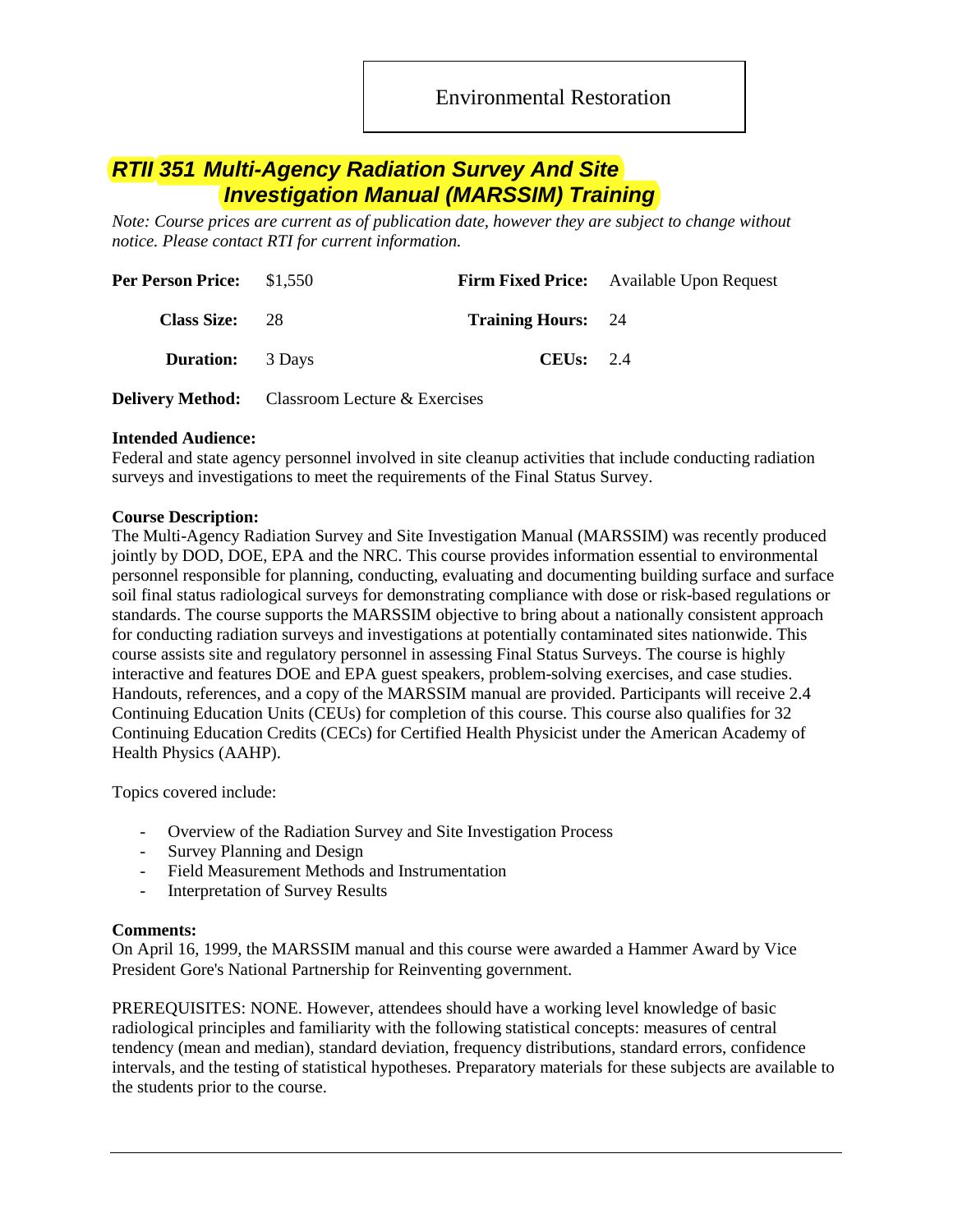Environmental Restoration

## <span id="page-20-0"></span>*RTII 360 Principles for Accelerating Remedial Design and Implementation*

*Note: Course prices are current as of publication date, however they are subject to change without notice. Please contact RTI for current information.* 

| <b>Per Person Price:</b> \$935                |    |                           | <b>Firm Fixed Price:</b> Available Upon Request |
|-----------------------------------------------|----|---------------------------|-------------------------------------------------|
| <b>Class Size:</b><br><b>Duration:</b> 2 Days | 40 | <b>Training Hours:</b> 16 |                                                 |

**Delivery Method:** Classroom Lecture & Exercises

#### **Intended Audience:**

DOE and contractor personnel, as well as their state and Federal regulator colleagues who are responsible for environmental restoration project management, design, construction and implementation of cleanup or closure projects under RCRA and CERCLA.

#### **Course Description:**

This course presents proven methods to consistently integrate streamlining principles\* into the remedial design and implementation (RDI), and closeout phases of environmental restoration projects under both the Resource Conservation and Recovery Act (RCRA) and the Comprehensive Environmental Response, Compensation, and Liability Act (CERCLA). The principles identify ways to streamline RDI processes by focusing on problem identification, clearly articulating the remedial objectives, the means for achieving those objectives, uncertainty management, and developing exit strategies for all phases of the RDI project. Students will be given the opportunity to review existing decision documents to identify both flexibilities and allowances that can provide opportunities to streamline the overall RDI process. Through real site examples, participants will apply the streamlining principles and tools presented.

Topics covered include:

- Overview/review of the four streamlining and their applicability to RDI;
- Developing an effective core team;
- Identifying potential problems during RDI;
- Managing uncertainty;
- Effective procurement strategies;
- Early action and phased response actions and integration with other programs (i.e.,

#### Decommissioning);

- Streamlining reporting requirements and documentation;
- Construction risk;
- Health and safety considerations;
- Contingency threshold monitoring;
- Post-closure monitoring;
- Close-out reports; and
- - Site-specific issue resolution.

#### **Comments:**

Use of these streamlining "principles" in the decision-making processes are also taught in the NETO courses on Principles of Environmental Restoration, and Principles for Accelerating Facility Disposition.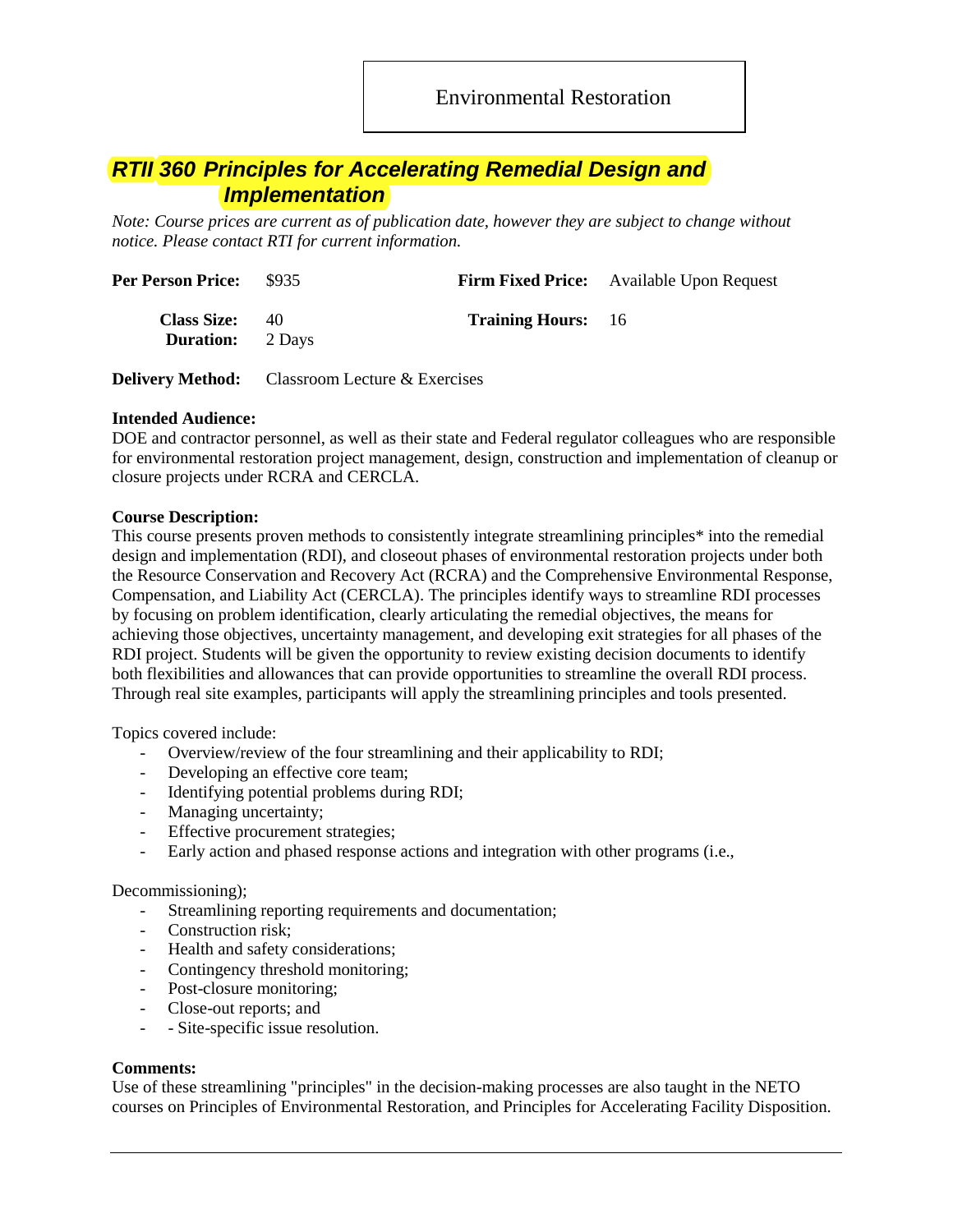Environmental Restoration

## <span id="page-21-0"></span>*RTII 427 1-Day Multi-Agency Radiation Survey and Site Investigation Manual (MARSSIM) Training for Managers*

*Note: Course prices are current as of publication date, however they are subject to change without notice. Please contact RTI for current information.* 

| <b>Per Person Price: \$590</b> |                          | <b>Firm Fixed Price:</b> Available Upon Request |
|--------------------------------|--------------------------|-------------------------------------------------|
| <b>Class Size:</b> 30          | <b>Training Hours: 8</b> |                                                 |
| <b>Duration:</b> 1 Days        | CEUs: 0.8                |                                                 |
|                                |                          |                                                 |

**Delivery Method:** Classroom Lecture & Exercises

#### **Intended Audience:**

This awareness-level one-day course, presented by nationally recognized authorities is designed for managers responsible for developing, reviewing or implementing MARSSIM survey plans.

#### **Course Description:**

The Multi-Agency Radiation Survey and Site Investigation Manual (MARSSIM) is a DOD, DOE, EPA, and NRC technical consensus guidance document that provides the methodology used to demonstrate compliance with dose- or risk-based regulations. This course supports the MARSSIM objective to bring about a nationally consistent approach for conducting radiation surveys and investigations at potentially contaminated sites nationwide.

Keeping the perspective of managers in mind, the following MARSSIM topics will be discussed:

- Overview of the Radiation Survey and Site Investigation Process
- Data Life Cycle
- Integrated Survey Design
- Interpretation of results

In addition, a lessons learned session focuses on identifying and avoiding common pitfalls found in MARSSIM survey plans. Handouts, references, and a copy of the MARSSIM manual are provided. Participants will receive .8 Continuing Education Units (CEUs) for completion of this course.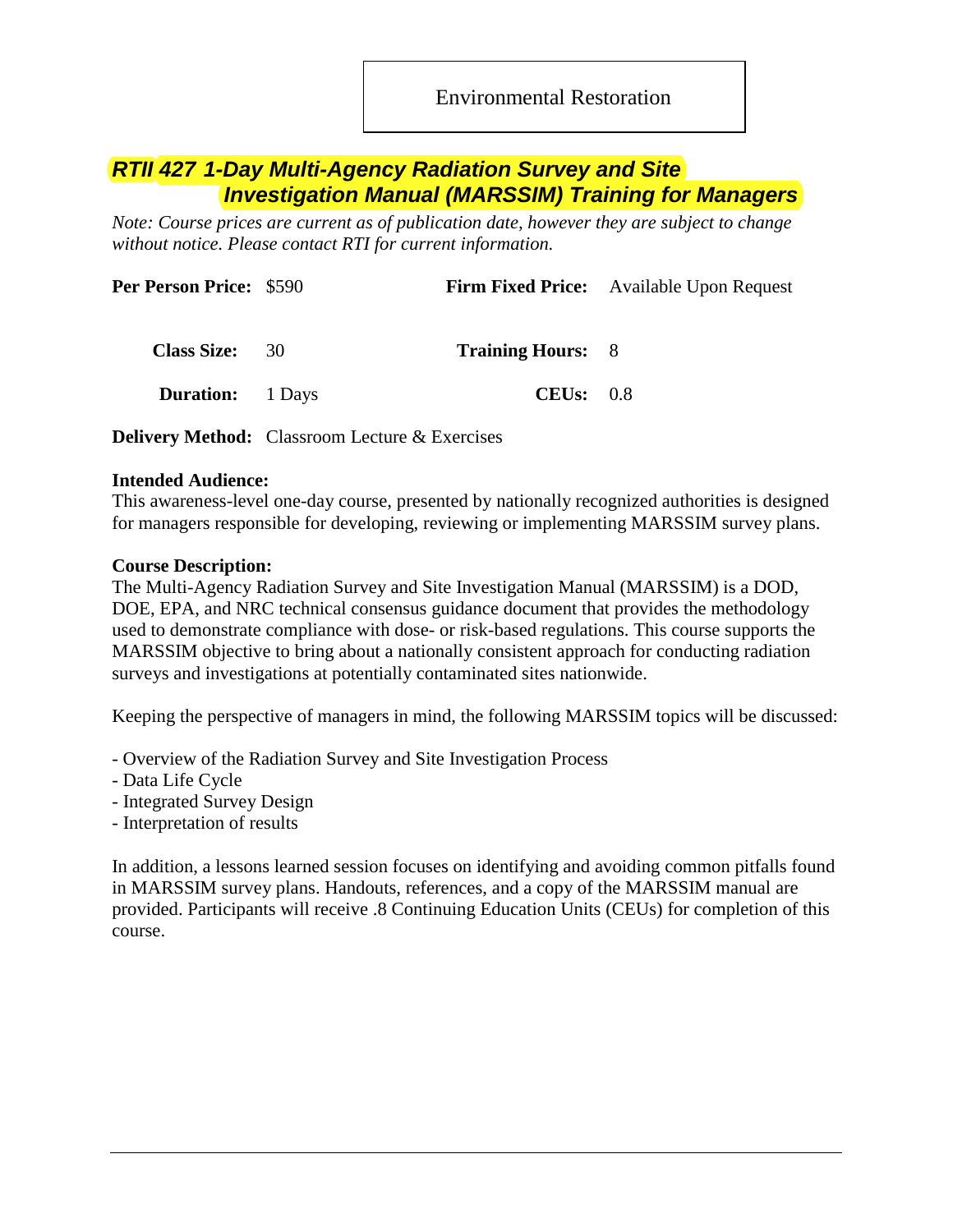## <span id="page-22-0"></span>*RTII 429 Cleanup SITE CLOSURE: Integrating Regulatory and Administrative Activities*

*Note: Course prices are current as of publication date, however they are subject to change without notice. Please contact RTI for current information.* 

| <b>Per Person Price:</b> | \$990                         |                           | <b>Firm Fixed Price:</b> Available Upon Request |
|--------------------------|-------------------------------|---------------------------|-------------------------------------------------|
| <b>Class Size:</b>       | - 35                          | <b>Training Hours:</b> 16 |                                                 |
| <b>Duration:</b> 2 Days  |                               |                           |                                                 |
| <b>Delivery Method:</b>  | Classroom Lecture & Exercises |                           |                                                 |

#### **Intended Audience:**

DOE contractor and commercial personnel who are involved in the planning and implementation of closure and post-closure care activities at hazardous and mixed waste management facilities and/or environmental restoration projects. Students with a basic understanding of the RCRA/CERCLA program, and other waste management programs will gain the most from this course. Staff involved with closure from other disciplines (e.g., budget planning, contracts management, long-term care and stewardship implementation) could also benefit.

#### **Course Description:**

The course will first provide a regulatory overview of the closure and post-closure care requirements of the Resource Conservation and Recovery Act (RCRA) and Comprehensive Environmental Response, Compensation, and Liability Act (CERCLA). Also, the course will discuss closure and post-closure care requirements for specific waste management units such as landfills, storage pads, as well as areas contaminated as a result of past releases of contaminants such as areas of contamination and solid waste management units. The course will then discuss new, effective ways to plan for the integration of closure among units regulated under different programs, including how to incorporate a wide range of institutional control and business closure activities into their planning activities. Examples of these issues include records management, post-contract liability, and transition to the stewardship phase.

Topics covered include:

- CERCLA action completion, construction completion, NPL deletion and partial deletion, and five-year reviews and associated documentation;
- RCRA hazardous waste management unit closure, including clean and risk-based closure, unit specific requirements for closure, closure of mixed and radioactive waste units, and associated documentation;
- Techniques for conducting integrated planning of closure and post-closure care activities when RCRA, CERCLA, or both programs apply at a site;
- Institutional controls implementation;
- Business closure activities including end state planning, site workforce planning, work scope management, and administrative closeout; and
- Case studies to illustrate each of these major points.

#### **Prerequisites:**

None; however, students should have a basic understanding of RCRA/CERCLA requirements.

#### **Comments:**

DOE Technical Qualification Program Competencies Supported: Waste Management Environmental Compliance Environmental Restoration Decontamination & Decommissioning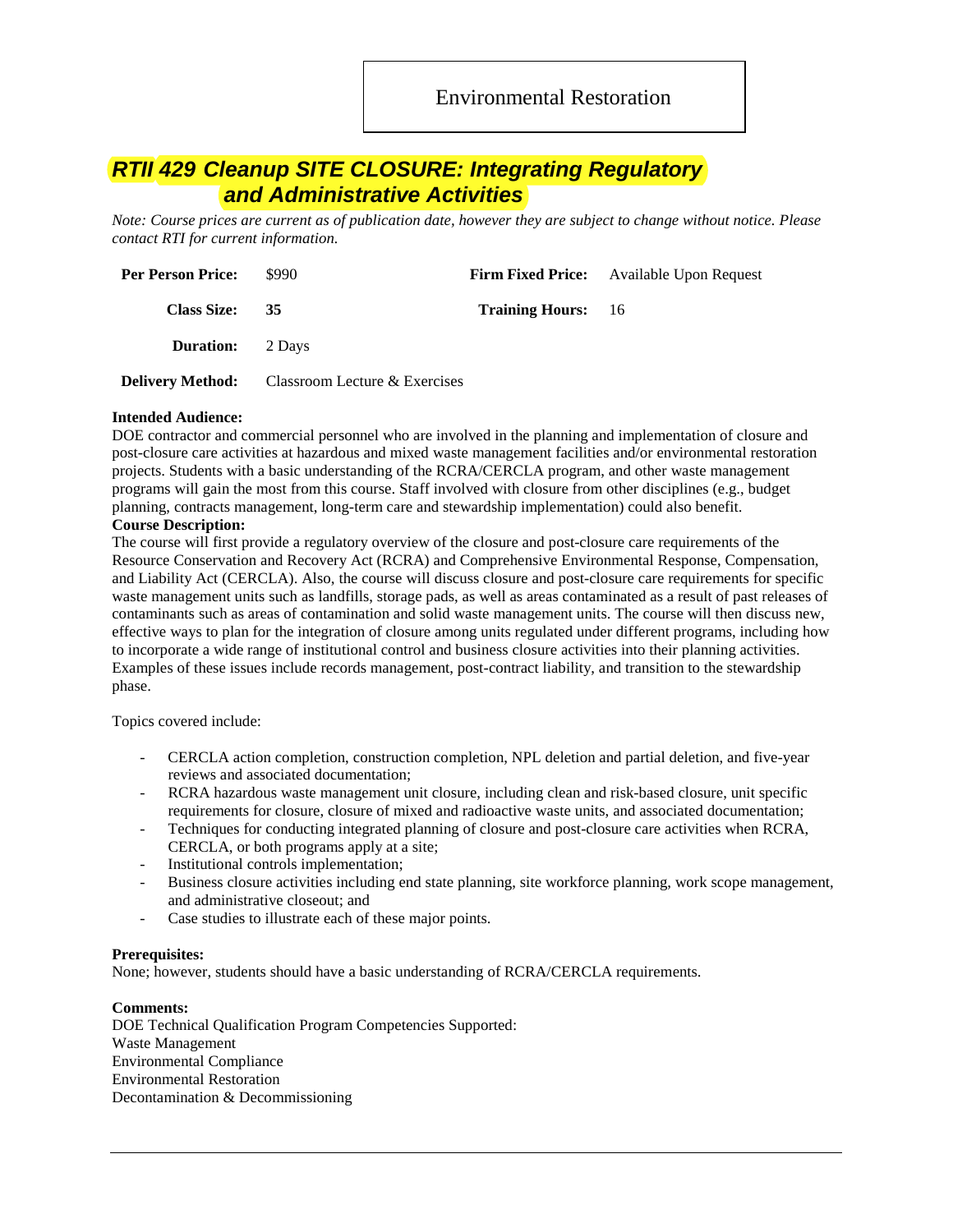<span id="page-23-0"></span>Waste Management

**Waste Management**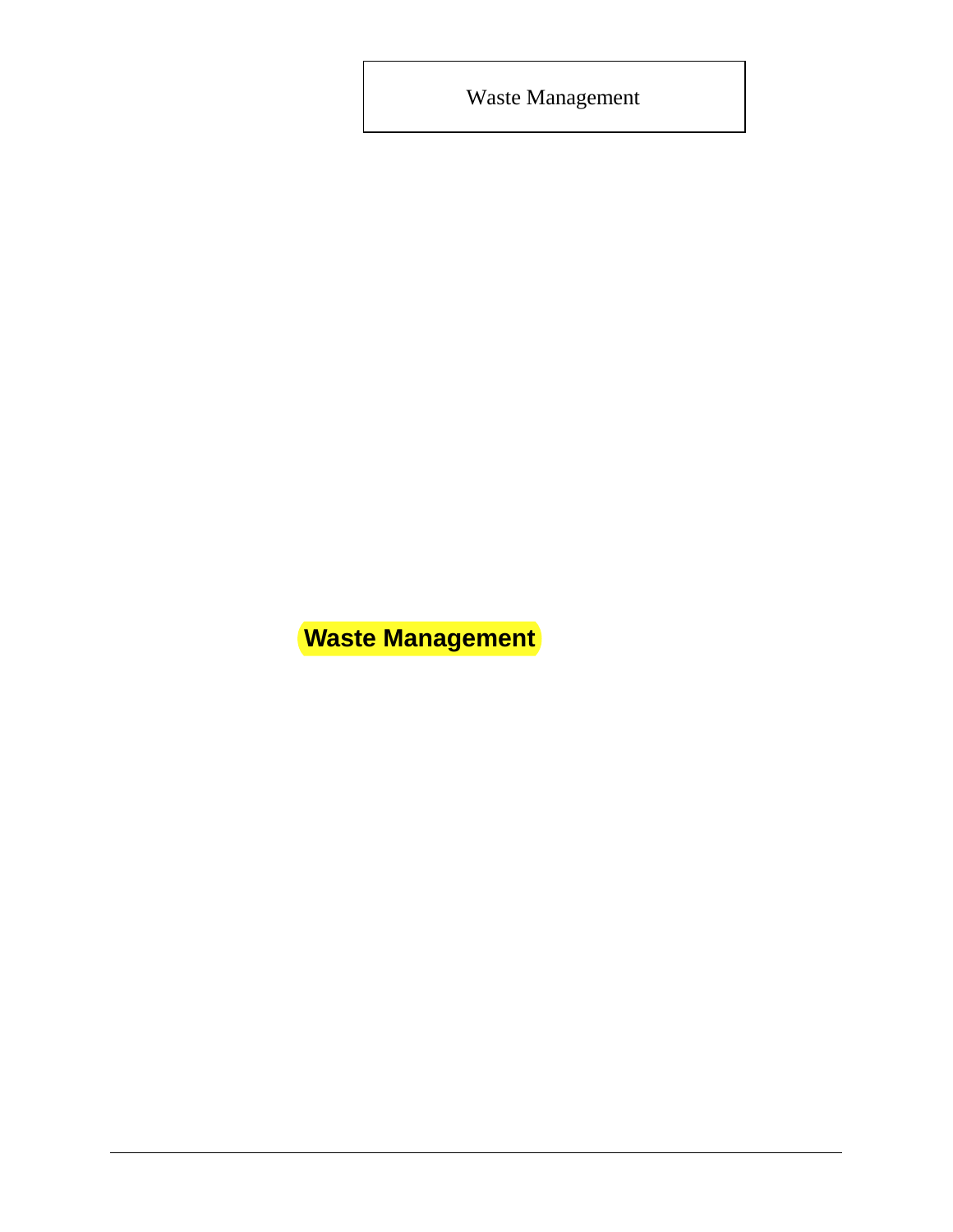## <span id="page-24-0"></span>*RTII 119 Waste Characterization*

*Note: Course prices are current as of publication date, however they are subject to change without notice. Please contact RTI for current information.* 

| Per Person Price: \$895 |                                                       |                           | <b>Firm Fixed Price:</b> Available Upon Request |
|-------------------------|-------------------------------------------------------|---------------------------|-------------------------------------------------|
| Class Size: 30          |                                                       | <b>Training Hours:</b> 16 |                                                 |
| <b>Duration:</b> 2 Days |                                                       |                           |                                                 |
|                         | <b>Delivery Method:</b> Classroom Lecture & Exercises |                           |                                                 |

#### **Intended Audience:**

Federal and contractor employees with responsibility for characterizing or overseeing the characterization of waste.

#### **Course Description:**

The Waste Characterization Course was developed to provide training to all DOE personnel on the regulations and specific details of fully characterization waste generated in DOE facilities. The course includes a review of terminology and regulations pertaining to waste characterization. Considerable focus is given to hazardous waste identification, identifying PCBs, and to characterization of waste containing radionuclides. The course also includes a review of waste packaging requirements. Participants will complete practical exercises which target the course objective of characterizing waste given information on the waste and local procedures.

Topics covered include:

- Materials Characteristics
- Identifying Hazardous Waste
- Identifying PCBs
- Identifying Radioactive and Mixed Waste
- Meeting Waste Acceptance Criteria
- Waste Packaging

PREREQUISITES**:** None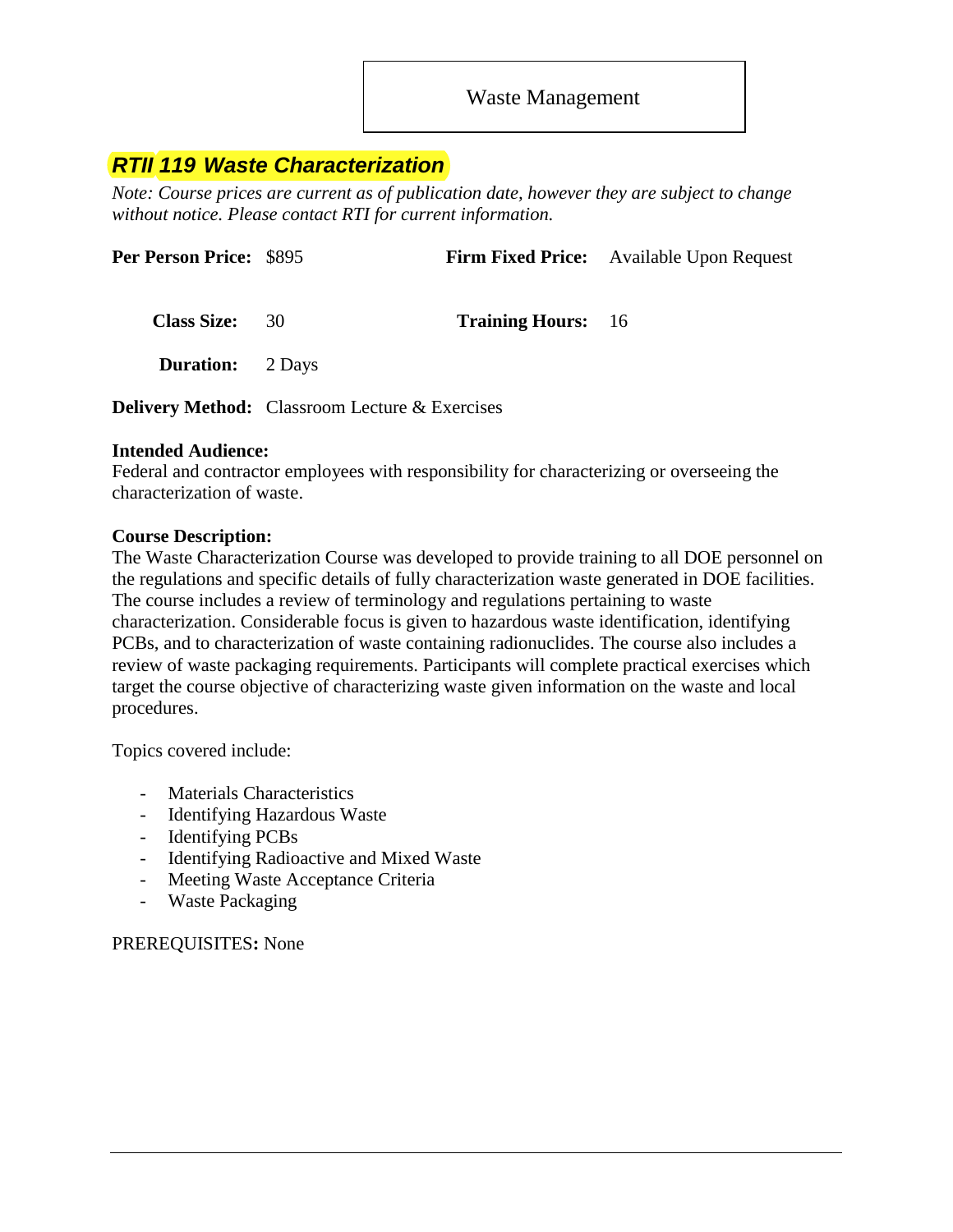## <span id="page-25-0"></span>*RTII 319 Mixed Waste Short Course*

*Note: Course prices are current as of publication date, however they are subject to change without notice. Please contact RTI for current information.* 

| <b>Per Person Price: \$550</b> |                          | <b>Firm Fixed Price:</b> Available Upon Request |
|--------------------------------|--------------------------|-------------------------------------------------|
| <b>Class Size:</b> 30          | <b>Training Hours:</b> 8 |                                                 |
| <b>Duration:</b> 1 Days        | CEUs: 0.8                |                                                 |
|                                |                          |                                                 |

**Delivery Method:** Classroom Lecture & Exercises

#### **Intended Audience:**

DOE and contractor personnel involved with the identification, characterization, storage, treatment, disposal, or transportation of mixed (hazardous and radioactive) waste. Individuals concerned only with radioactive or hazardous waste (non-mixed regulated wastes) would also find the course useful.

#### **Course Description:**

This 1-day course presents DOE's mixed waste management challenges and discusses the regulatory requirements and DOE's approach for managing mixed waste, including treatment, storage, and disposal for: mixed high level waste; mixed transuranic waste; and mixed low level waste. Information is provided through lecture, discussion, and breakout groups, and students receive a detailed manual suitable for future use as a handy reference. Because it is the major law in mandating what materials are considered mixed wastes, significant time is spent on the Resource Conservation and Recovery Act (RCRA), and how and when it applies to DOE's waste streams. Students learn about land disposal restrictions and best demonstrated available technologies, as well as how to recognize a mixed waste. These concepts are crucial to ensure regulatory-compliant and cost effective mixed waste management. The course also identifies waste minimization techniques and treatment technologies, and discusses the role of recycling in mixed waste management and DOE's disposal plans for mixed waste. This class is particularly helpful to employees who are dealing with DOE's wastes that are a "legacy" of the cold ware, or who will be involved in decontamination and decommissioning projects or other environmental restoration activities. Personnel involved in procurement of mixed waste characterization services or the design of mixed waste treatment facilities will also benefit from this class. In addition, this class makes an excellent add-on to the 3-day Environmental Laws and Regulations Class.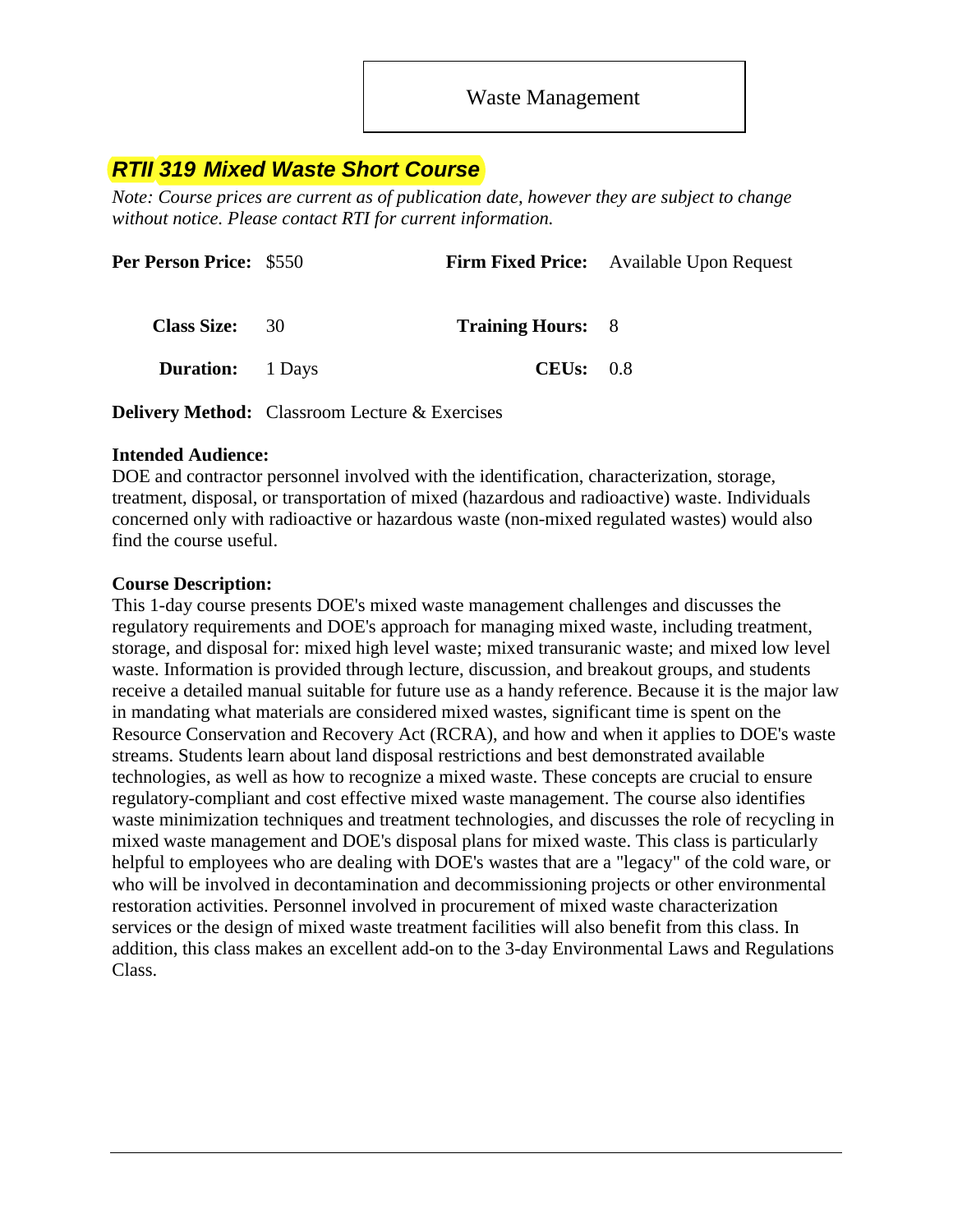## <span id="page-26-0"></span>*RTII 356 DOE 435.1 Radioactive Waste Management Training*

*Note: Course prices are current as of publication date, however they are subject to change without notice. Please contact RTI for current information.* 

| <b>Per Person Price:</b> \$1395 |                           | <b>Firm Fixed Price:</b> Available Upon Request |
|---------------------------------|---------------------------|-------------------------------------------------|
| Class Size: 35                  | <b>Training Hours:</b> 24 |                                                 |
| <b>Duration:</b> 3 Days         | CEUs: $2.4$               |                                                 |

**Delivery Method:** Classroom Lecture & Exercises

#### **Intended Audience:**

DOE and contractor personnel responsible for or directly involved in the implementation of DOE O 435.1, Radioactive Waste Management.

#### **Course Description:**

In July 1999, the Department of Energy (DOE) issued a revised Directive on managing radioactive waste. DOE Order 435.1, Radioactive Waste Management, with its associated Manual and Guidance documents, reflect advances in radioactive waste management practices and changes within the Department since DOE Order 5820.2A was issued in 1988.

Course that focuses on the roles, responsibilities, and requirements specified in DOE O 435.1. The course provides detailed instruction on the requirements of the revised Order, Manual, and Implementation Guide; outlines key changes; introduces compliance strategies; and provides opportunities for participants to apply the key requirements through student exercises.

The primary goal of this training is to support implementation of the requirements in DOE O 435.1. This includes application of principle mechanisms specified in the Order - the Radioactive Waste Management Basis, Integrated Safety Management System, and use of a performance-based approach.

The course consists of the five modules listed below:

- Introduction, Overview, and Goals
- Low-Level Waste
- Low-Level Waste Disposal
- Transuranic Waste
- High-Level Waste

The course modules are integrated to provide comprehensive coverage and minimize redundancy. Consequently, participation in all modules is necessary, in order to adequately complete the course. The course includes a final comprehensive exam. Participants will receive 2.4 Continuing Education Units (CEUs) for completion of this course.

PREREQUISITIES: None. Suggested Preparation- Working level knowledge of the technical aspects of radioactive waste management and disposal, as well as how a facility's Authorization Basis impacts and supports its design and operational requirements.